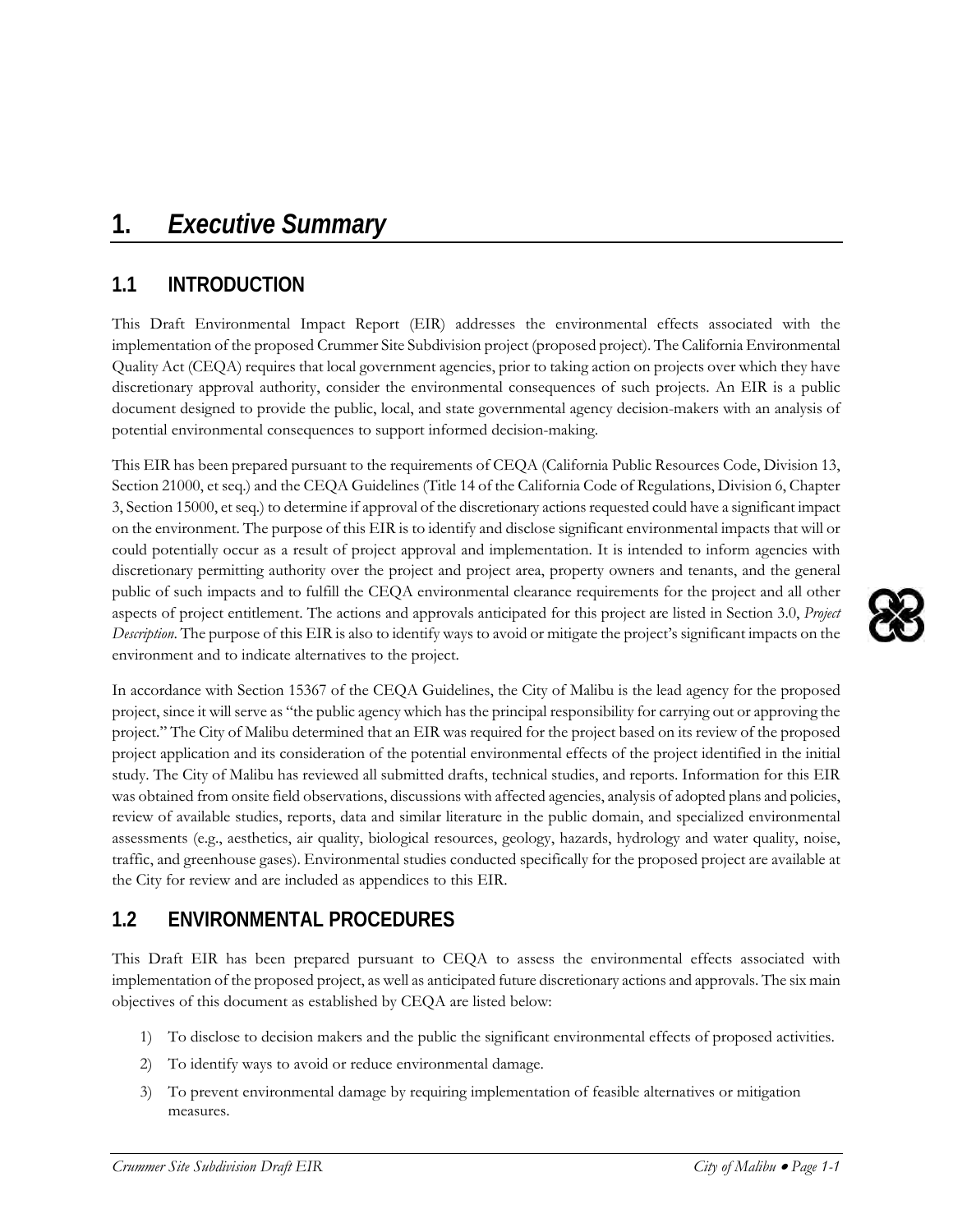- 4) To disclose to the public reasons for agency approval of projects with significant environmental effects.
- 5) To foster interagency coordination in the review of projects.
- 6) To enhance public participation in the planning process.

An EIR is the most comprehensive form of environmental documentation identified in CEQA and the CEQA Guidelines and provides the information needed to assess the environmental consequences of a proposed project, to the extent feasible. EIRs are intended to provide an objective, factually supported, full-disclosure analysis of the environmental consequences associated with a proposed project that has the potential to result in significant, adverse environmental impacts.

An EIR is also one of various decision-making tools used by a lead agency to consider the merits and disadvantages of a project that is subject to its discretionary authority. Prior to approving a proposed project, the lead agency must consider the information contained in the EIR, determine whether the EIR was properly prepared in accordance with CEQA and the CEQA Guidelines, determine that it reflects the independent judgment of the lead agency, adopt findings concerning the project's significant environmental impacts and alternatives, and adopt a Statement of Overriding Considerations if the proposed project results in significant impacts that cannot be avoided.

#### **1.2.1 EIR Format**

This Draft EIR has been formatted as described below.

**Section 1. Executive Summary:** Summarizes the background and description of the proposed project, the format of this EIR, project alternatives, any critical issues remaining to be resolved, and the potential environmental impacts and mitigation measures identified for the project.

**Section 2.** Introduction: Describes the purpose of this EIR, background on the project, the Notice of Preparation, the use of incorporation by reference, and Final EIR certification.

**Section 3.** Project Description: A detailed description of the project, the objectives of the proposed project, the project area and location, approvals anticipated to be included as part of the project, the necessary environmental clearances for the project, and the intended uses of this EIR.

**Section 4.** Environmental Setting: A description of the physical environmental conditions in the vicinity of the project as they existed at the time the Notice of Preparation was published, from both a local and regional perspective. The environmental setting provides baseline physical conditions from which the lead agency determines the significance of environmental impacts resulting from the proposed project.

**Section 5. Environmental Analysis:** Provides, for each environmental parameter analyzed, a description of the thresholds used to determine if a significant impact would occur; the methodology to identify and evaluate the potential impacts of the project; the existing environmental setting; the potential adverse and beneficial effects of the project; the level of impact significance before mitigation; the mitigation measures for the proposed project; the level of significance of the adverse impacts of the project after mitigation is incorporated; and the potential cumulative impacts associated with the proposed project and other existing, approved, and proposed development in the area.

**Section 6. Significant Unavoidable Adverse Impacts:** Describes the significant unavoidable adverse impacts of the proposed project.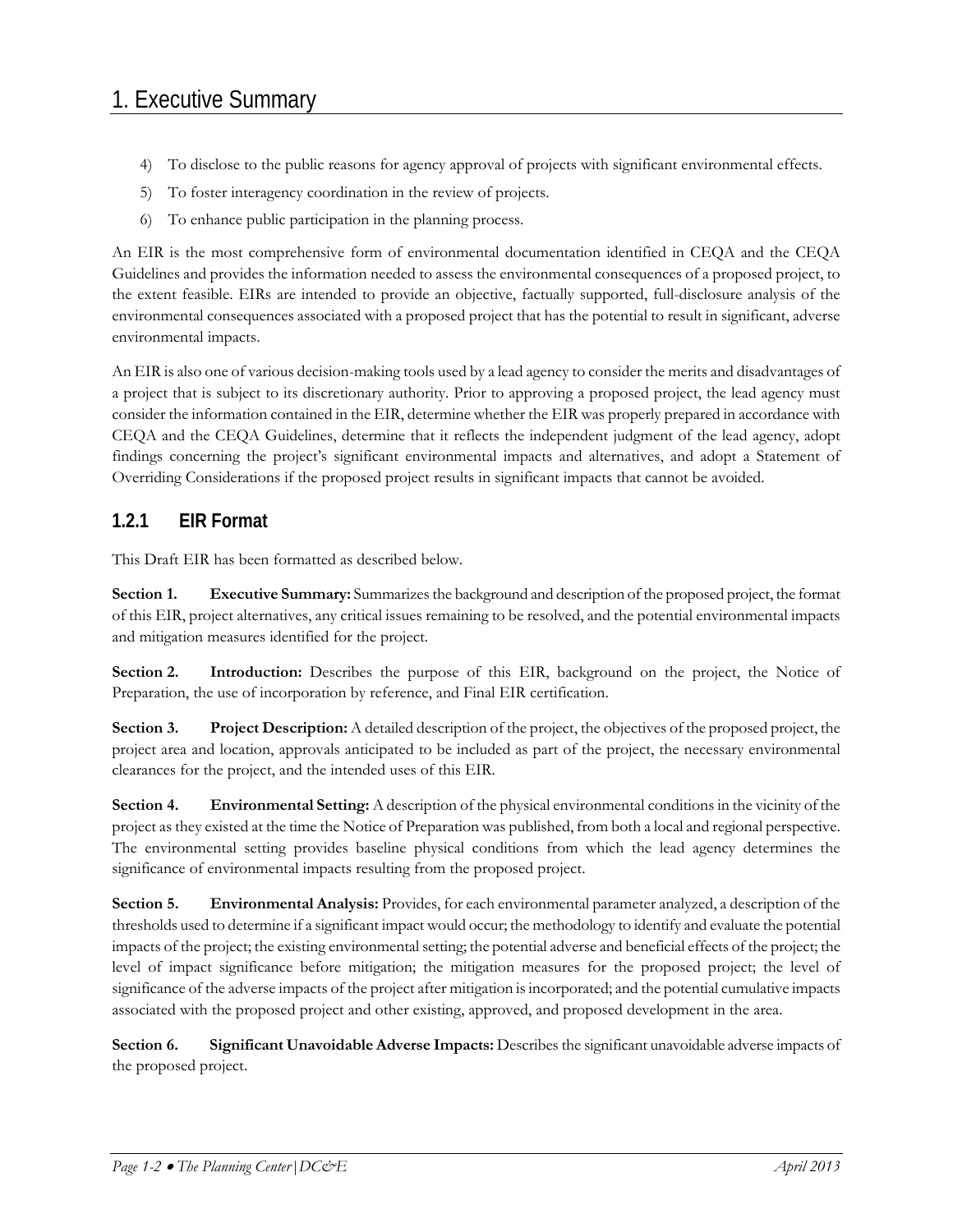**Section 7. Alternatives to the Proposed Project:** Describes the impacts of the alternatives to the proposed project, including the No Project Alternative.

**Section 8. Impacts Found Not to Be Significant:** Briefly describes the potential impacts of the project that were determined not to be significant by the Initial Study and were therefore not discussed in detail in this EIR.

**Section 9. Significant Irreversible Changes Due to the Proposed Project:** Describes the significant irreversible environmental changes associated with the project.

**Section 10. Growth-Inducing Impacts of the Project:** Describes the ways in which the proposed project would cause increases in employment or population that could result in new physical or environmental impacts.

**Section 11. Organizations and Persons Consulted:** Lists the people and organizations that were contacted during the preparation of this EIR for the proposed project.

**Section 12.** Qualifications of Persons Preparing EIR: Lists the people who prepared this EIR for the proposed project.

**Section 13.** Bibliography: A bibliography of the technical reports and other documentation used in the preparation of this EIR for the proposed project.

**Appendices.** The appendices for this document contain the following supporting documents:

- Appendix A: 2008 Initial Study and Notice of Preparation
- Appendix B: 2008 Comments Received (Initial Study and Notice of Preparation)
- Appendix C: 2012 Initial Study and Notice of Preparation
- **Appendix D: 2012 Comments Received (Initial Study, Notice of Preparation and Scoping)**
- **Appendix E: View Simulations Report**
- Appendix F: Landscape Plans
- **Appendix G: Air Quality Modeling Sheets**
- **Appendix H: Biological Studies**
- Appendix I: Cultural Study
- Appendix J: Geotechnical Study
- **Appendix K: Greenhouse Gas Modeling Sheets**
- **Appendix L: Fire Safety Plan and Fuel Modification Plan**
- **Appendix M: Fire Safety Review Letters, March 2012**
- **Appendix N: Hydrology Studies**
- **Appendix O: Residential Conditions of Approval, Local Coastal Program and Zoning Text Amendments**
- Appendix P: Noise Modeling Sheets
- Appendix Q: Traffic Study

#### **1.2.2 Type and Purpose of This Draft EIR**

This Draft EIR has been prepared as a "Project EIR" as defined by State CEQA Guidelines (Section 15161, California Code of Regulations, Title 14, Division 6, Chapter 3). This type of EIR examines the environmental impacts of a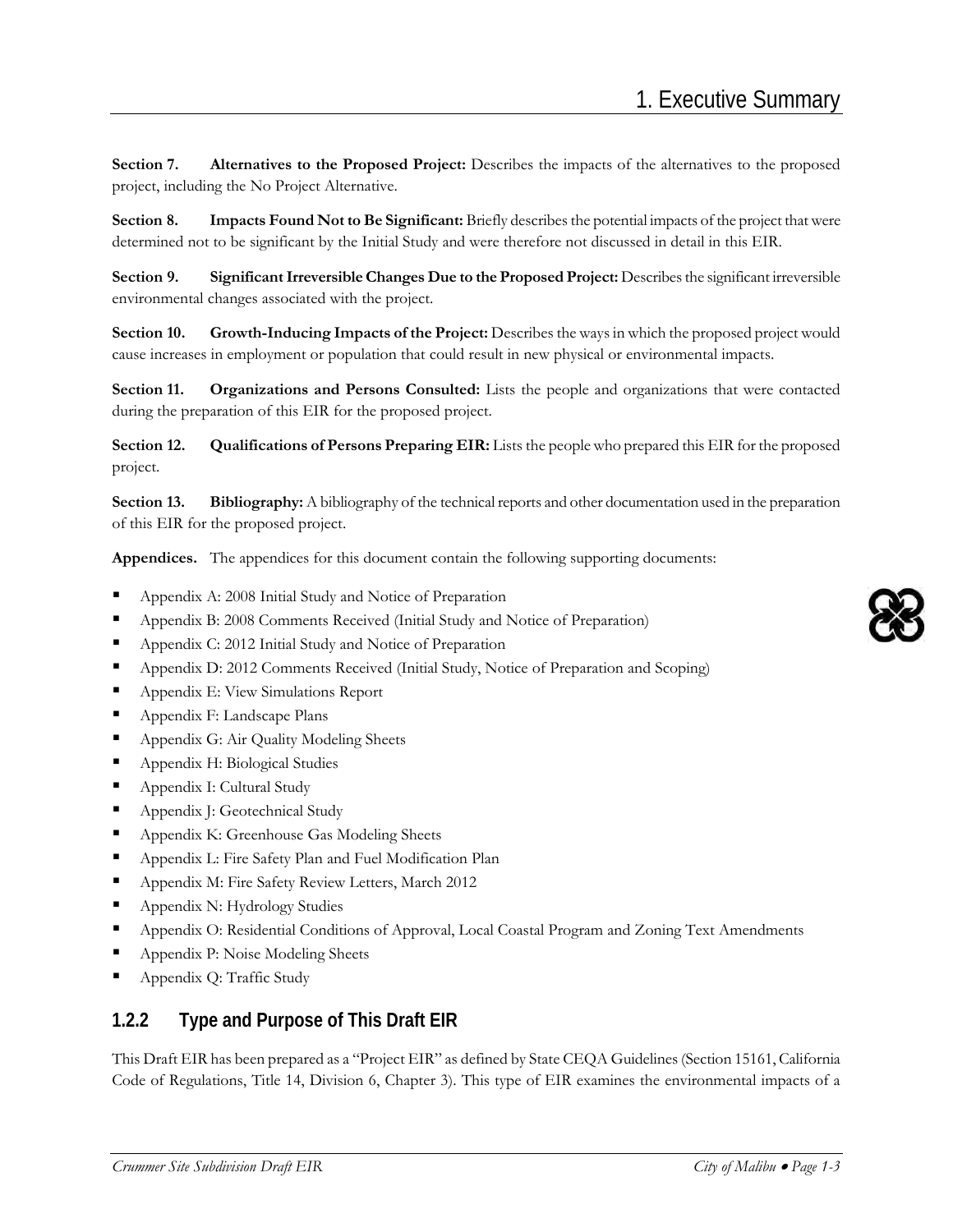specific development project and should focus primarily on the changes in the environment that would result from the development project. The EIR shall examine all phases of the project, including planning, construction, and operation.

## **1.3 PROJECT LOCATION**

The project site is a 24-acre parcel at 24120 Pacific Coast Highway (PCH), in the City of Malibu, County of Los Angeles. The Assessor's Parcel Numbers (APN) for the site are 4458-018-019, -018, and -002. The site is atop a bluff, and steep slopes descend to the south and east. Malibu Bluffs Park borders the project site to the west, PCH borders the site to the north, and a privately owned parcel borders the site to the east. Winter Mesa Drive, a small road connecting PCH to Malibu Bluffs Park, provides access to the project site.

### **1.4 PROJECT SUMMARY**

The proposed project entails the subdivision of the project site into seven individual lots. Lots 1 through 5 would be developed with single-family residences and various accessory structures. Lot 6 would be developed with a private gated street, a gatehouse, an onsite wastewater treatment system (OWTS) Package Plant, landscaping, and open space to be owned and maintained by the homeowners association (HOA). Lot 7 would be dedicated to the City of Malibu for active and passive recreational use. The recreational area has yet to be designed and would not be developed as part of this project. Although no recreational improvements would be permitted as part of the applicant's current proposal, the land dedication is intended to expand Bluffs Park. Therefore, active recreation areas, passive recreation areas, and an expanded parking lot are all foreseeable future uses. At this time the City believes that the recreational area may be used as a baseball field or a skate park. Therefore, these uses are evaluated in this Draft EIR.

## **1.5 SUMMARY OF PROJECT ALTERNATIVES**

CEQA states that an EIR must address "a range of reasonable alternatives to the project, or to the location of the project, which could feasibly attain the basic objectives of the project, but would avoid or substantially lessen any of the significant effects of the project and evaluate the comparative merits of the alternatives" (14 Cal. Code of Reg. 15126.6(a)). As noted in Section 8.0, a number of impacts relating to agricultural resources, hazards and hazardous materials, mineral resources, population and housing, public services, and utilities and services systems were determined to have no impact or a less than significant impact without mitigation. All other potentially significant impacts of the project can be mitigated to a less than significant level with the exception of the significant unavoidable impacts described in Section 6.0. The significant unavoidable adverse impact of the project is the following:

 The proposed project with baseball field option would result in a substantial increase in traffic in Opening Year 2017 and Future Year 2030 if the intersection of PCH and Malibu Canyon Road/Winter Mesa Road, which is operated and maintained by Caltrans, is not improved.

As described in Section 7 of this Draft EIR, two alternatives were considered but rejected during the project scoping/planning process:

- Other Development Areas Alternative
- No Project, No Development Alternative

In addition, three project alternatives were identified and analyzed in detail for relative impacts to the proposed project:

Two-Story Homes with Skate Park Only Alternative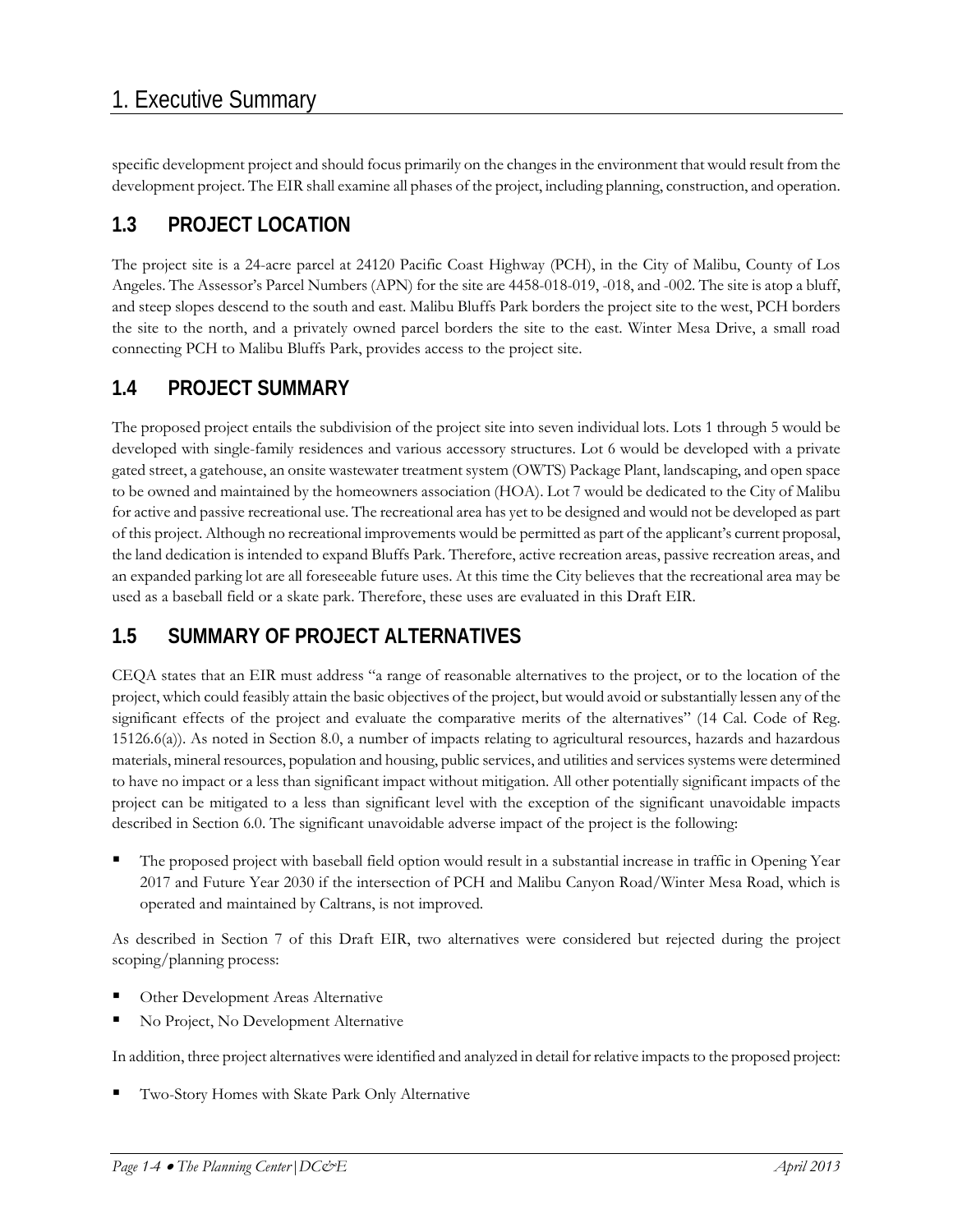- One-Story Homes with Skate Park or Baseball Field Alternative
- No Project, Foreseeable Development Alternative

The following presents a summary of each of the alternatives analyzed in the Draft EIR. Please refer to Section 7 of this Draft EIR for a complete discussion of how the alternatives were selected and the relative impacts associated with each alternative.

#### **1.5.1 Other Development Areas Alternative**

The project applicant owns the AZ Winter Mesa Towing Site immediately east of the project site. An EIR for the subdivision of this site and the construction of four homes on this site has been approved. The adjacent parcel is therefore not available as a development area for the Crummer Site Subdivision project. The project applicant does not own any other sites within the jurisdiction of the City of Malibu that are considered feasible alternatives to the proposed project. Since the project applicant cannot reasonably acquire, control, or otherwise access any other sites, and since the analysis of other sites would be speculative without site-specific data, no other sites were further considered.

#### **1.5.2 No Project, No Development Alternative**

This alternative assumes that the existing 24-acre site would remain unchanged. The project site would not be subdivided, no new housing or recreational facilities would be constructed, and no improvements would be made. The site would remain vacant, in its current form and would not be developed for other uses, including the proposed project. The No Project, No Development Alternative would avoid or reduce impacts associated with air quality, biological resources, cultural resources, geology and soils, fire hazards, hydrology and water quality, and traffic and transportation. However, this alternative has been rejected because it would not attain any of the primary objectives of the proposed project. While it would preserve the rural character of site and bluewater views, it is not reasonable to assume that project applicant would never develop this site, a valuable economic resource, and that it would remain in its current physical condition. Consequently, the No Project, No Development Alternative was rejected from further analysis.

#### **1.5.3 Two-Story Homes with Skate Park Only Alternative**

This alternative is designed to eliminate the project's only significant and unavoidable impact. The Two-Story Homes with Skate Park Only Alternative assumes that the project would be developed with 5 two-story homes and that Lot 7 would be improved with a skate park and new 94-stall parking lot. Lot 7 would not be developed with a baseball field. As discussed in Section 5.11, *Transportation and Traffic*, the proposed project with baseball field development option would result in a substantial increase in traffic in Opening Year 2017 and Future Year 2030 if the intersection of PCH and Malibu Canyon Road/Winter Mesa Road, which is operated and maintained by Caltrans, is not improved. Any modifications to the operation of a roadway by the project applicant and/or a contractor would require the issuance of an encroachment permit by Caltrans, the responsible agency for the intersection of Malibu Canyon Road/PCH. There is the potential that significant impacts may not be fully mitigated if such improvements are not completed for reasons beyond the City's control (i.e., the City cannot undertake or require improvements within the control of Caltrans).

This alternative would generate 78 Average Daily Trip (ADT), 4 AM and 15 PM weekday peak hour trips and 110 ADT and 25 Saturday peak hour. Weekday and Saturday ADT would be reduced by 54 percent and 89 percent, respectively. Weekday PM peak hour trips would be reduced by 77 percent. Saturday midday peak hour trips would be

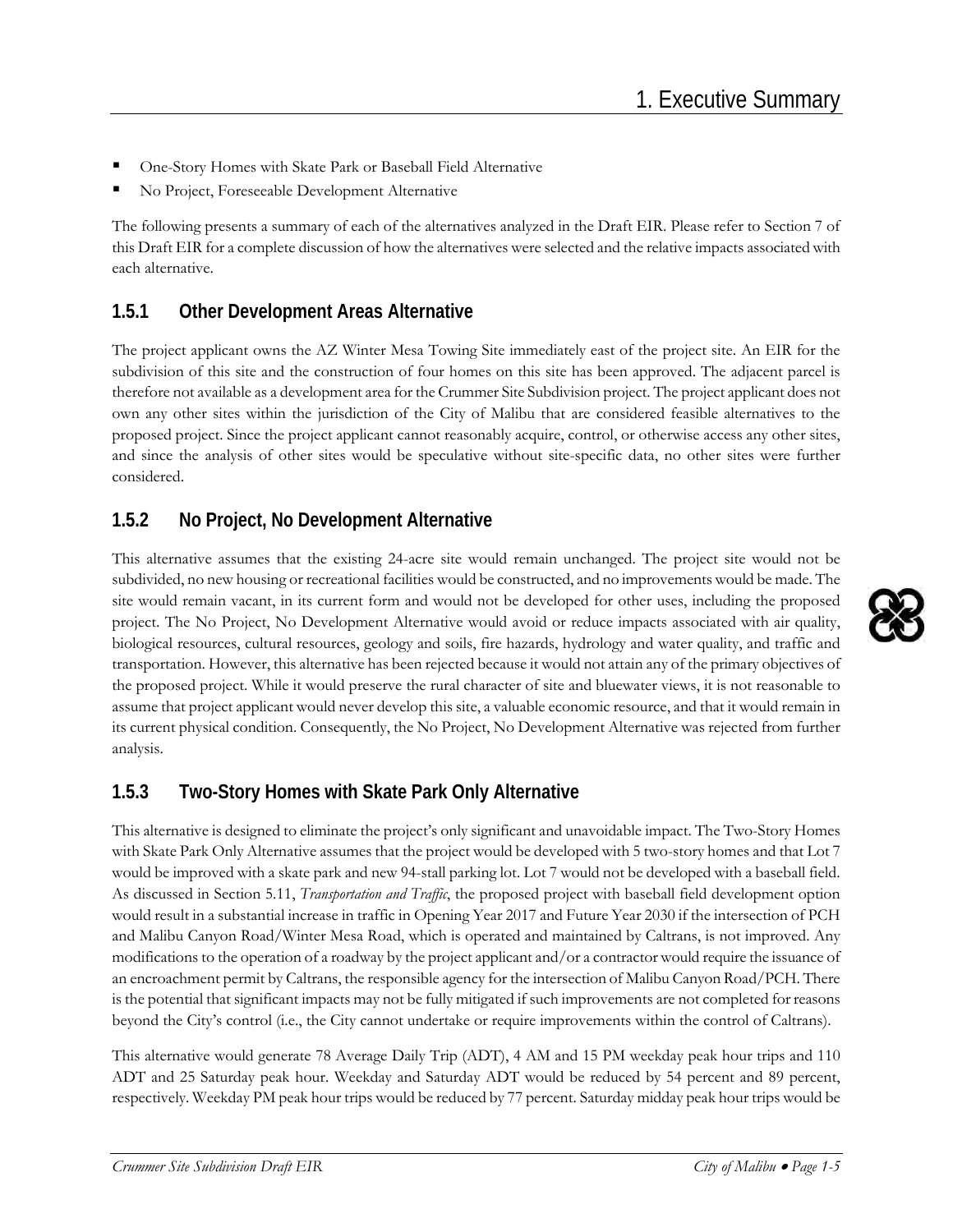reduced by 74 percent. The skate park would generate a parking demand of 10 vehicles, which is based on an assumption that up to 20 people would be using the skate park at any given time and that the average vehicle occupancy would be two-person per car.

The Two-Story Homes with Skate Park Only Alternative assumes that the construction schedule, grading volumes, and development footprints are the same as the proposed project. This alternative would eliminate the significant and unavoidable traffic impact. It would also reduce parking demand impacts and operational noise impacts. This alternative would be environmentally similar to the proposed project in the area of operational air quality, greenhouse gas emissions, fire hazards, hydrology and water quality, land use, construction noise, and recreation.

#### **1.5.4 One-Story Homes with Skate Park or Baseball Field Alternative**

This alternative was requested at the public scoping meeting for the project held on June 7, 2012. Although impacts to Aesthetics were found to be less than significant without mitigation, the proposed two-story residential buildings would appear very prominent when viewed from the low-lying portions of the City to the east and when viewed from higher elevation residential areas of Malibu Country Estates to north of the site. As requested by the public, the One-Story Homes Alternative analyzes the impact of developing all one-story homes instead of all two-story homes.

The One-Story Homes Alternative assumes that the project site is developed with five single-family, single-story homes and a skate park or baseball field. This alternative would reduce the maximum building height of the residential structures from 28 feet to 18 feet. The building square footages would remain the approximately the same for each unit, as would the lot sizes. The two-story structures represent a more compact building zone, which would result in less building mass and allow for more open area on each of the five lots. As a result, there would be a reduction of space between the homes when compared to the proposed project. The single-story alternative would almost double the building footprints, as well as the amount of grading and export, for each of the five homes. The length of construction activities would be approximately 39 months, slightly longer than the 38-month estimate for the proposed project. In addition, construction phasing and duration is only an estimate and could exceed the 39-month assumption given current market conditions.

Although not significant, this alternative would reduce aesthetic impacts. It would increase impacts in a variety of environmental categories, including construction air quality, biological impacts, cultural geotechnical, and construction noise. The increased fuel modification zones have the potential to cause a new significant impact. This alternative would be environmentally similar to the proposed project in the area of operational air quality, greenhouse gas emissions, fire hazards, hydrology and water quality, land use, operational noise, recreation, and traffic. While the alternative would meet many of the project objectives, it would not meet the objective of maximizing separation of building areas from significant environmental resources.

#### **1.5.5 No Project, Foreseeable Development Alternative**

This alternative is required by CEQA. Pursuant to CEQA Guidelines section 15126.6(e)(2), this alternative describes what would reasonably be expected to occur in the foreseeable future if the project were not approved, based on current plans and consistent with available infrastructure and community services. This alternative assumes the project site will be developed pursuant to the Malibu General Plan, which designates the project site Planned Development (PD) and the City of Malibu Local Coastal Program (LCP). The Malibu Municipal Code Zoning Map and the LCP Land Use Zoning Map designate the project site as PD. The project site is the only property designated PD in the Malibu General Pan and the Malibu LCP. The LCP PD zoning designation "is intended to provide for a mix of residential and recreational development of the Crummer Trust property [proposed project site] located east of Malibu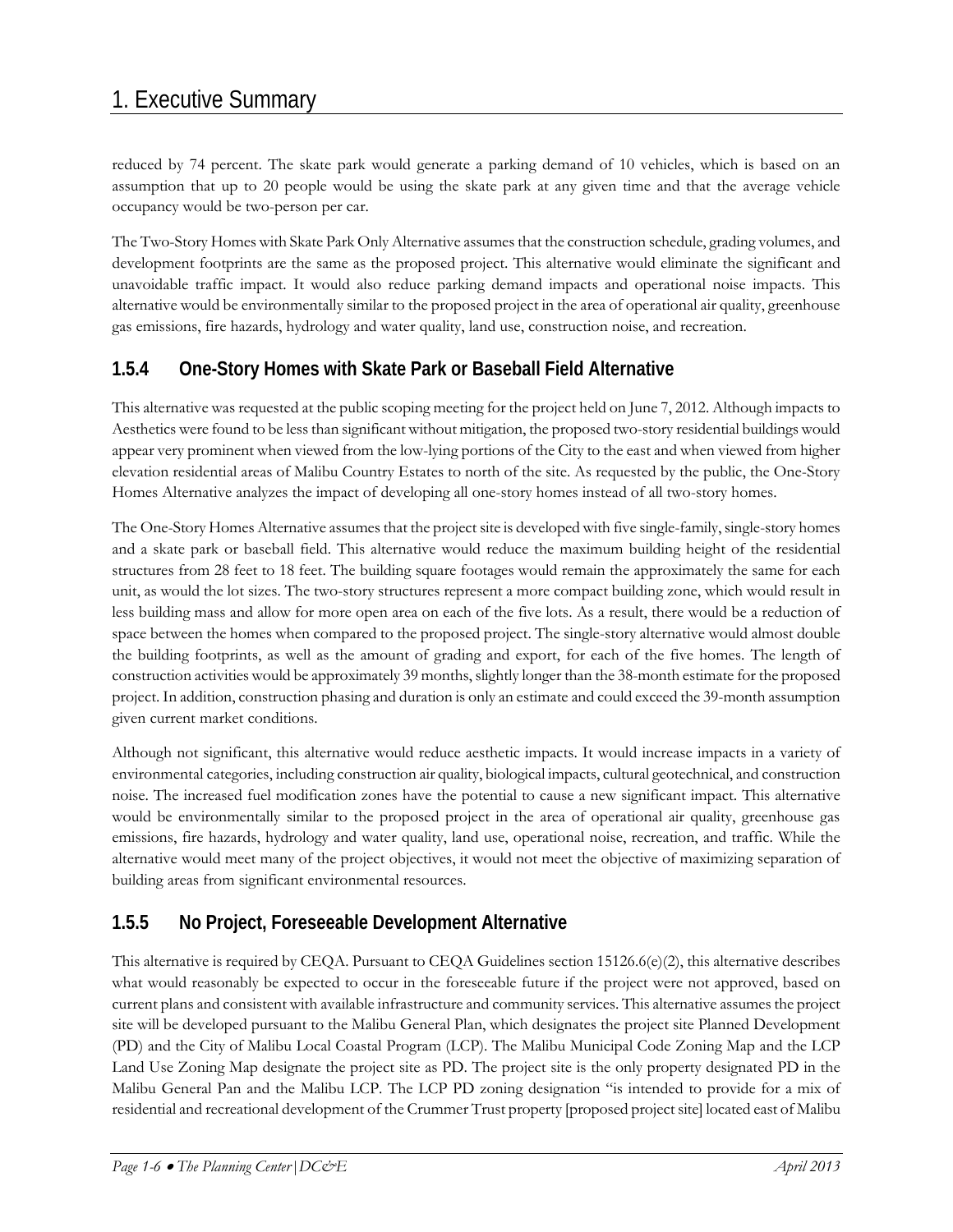Bluffs State Park and south of Pacific Coast Highway…. Any planned development in such commercial areas would require an amendment to the Malibu LCP in order to specify the permitted type, density, and intensity of development."

This alternative assumes that the project site would be fully developed based on a site plan previously considered under a development agreement by the City and by the California Coastal Commission at the time of the Malibu LCP was being developed. Therefore, it is a reasonable foreseeable alternative that a subsequent developer may apply for similar development which includes eight homes and recreational facilities. This alternative would consist of eight single-family homes, each on a minimum two-acre lot. The western portion of the project site would be developed with a basketball court, a baseball field, and a 100-space parking lot for the recreational facilities. The length of construction activities would be approximately 44 months, longer than the 38-month estimate for the proposed project. In addition, construction phasing and duration is only an estimate and could exceed the 44-month assumption given current market conditions,

This alternative would not lessen any of the environmental effects of the proposed project. This alternative would increase all impacts compared to the proposed project, with the exception of land use and recreational impacts, which remain equal. This alternative would not lessen any of the environmental effects of the proposed project, and it could potentially lead to new significant traffic impact. During the operational phase, this alternative is forecast to generate 89 more daily trips compared to the proposed project on a weekday and 151 daily trips on a weekend. As a result, air pollutant emissions (criteria and GHG emissions) and traffic generated by this alternative would be greater compared to the proposed project. It would not reduce impacts to noise and would in fact increase operational noise impacts associated with peak weekend noise levels. This alternative would be less compatible with the surrounding neighborhood. This alternative would achieve some of the objectives established for the project, but not to the same extent as the proposed project.

## **1.6 ISSUES TO BE RESOLVED**

Section 15123(b)(3) of the CEQA Guidelines requires that an EIR contain issues to be resolved including the choice among alternatives and whether or how to mitigate significant impacts. With regard to the proposed project, the major issues to be resolved include decisions by the lead agency as to the following:

- 1. Whether this DEIR adequately describes the environmental impacts of the project.
- 2. Whether the benefits of the project override those environmental impacts which cannot be feasibly avoided or mitigated to a level of insignificance.
- 3. Whether the proposed land use changes are compatible with the character of the existing area.
- 4. Whether the identified goals, policies, or mitigation measures should be adopted or modified.
- 5. Whether there are other mitigation measures that should be applied to the project besides the Mitigation Measures identified in the Draft EIR.
- 6. Whether there are any alternatives to the project that would substantially lessen any of the significant impacts of the proposed project and achieve most of the basic project objectives.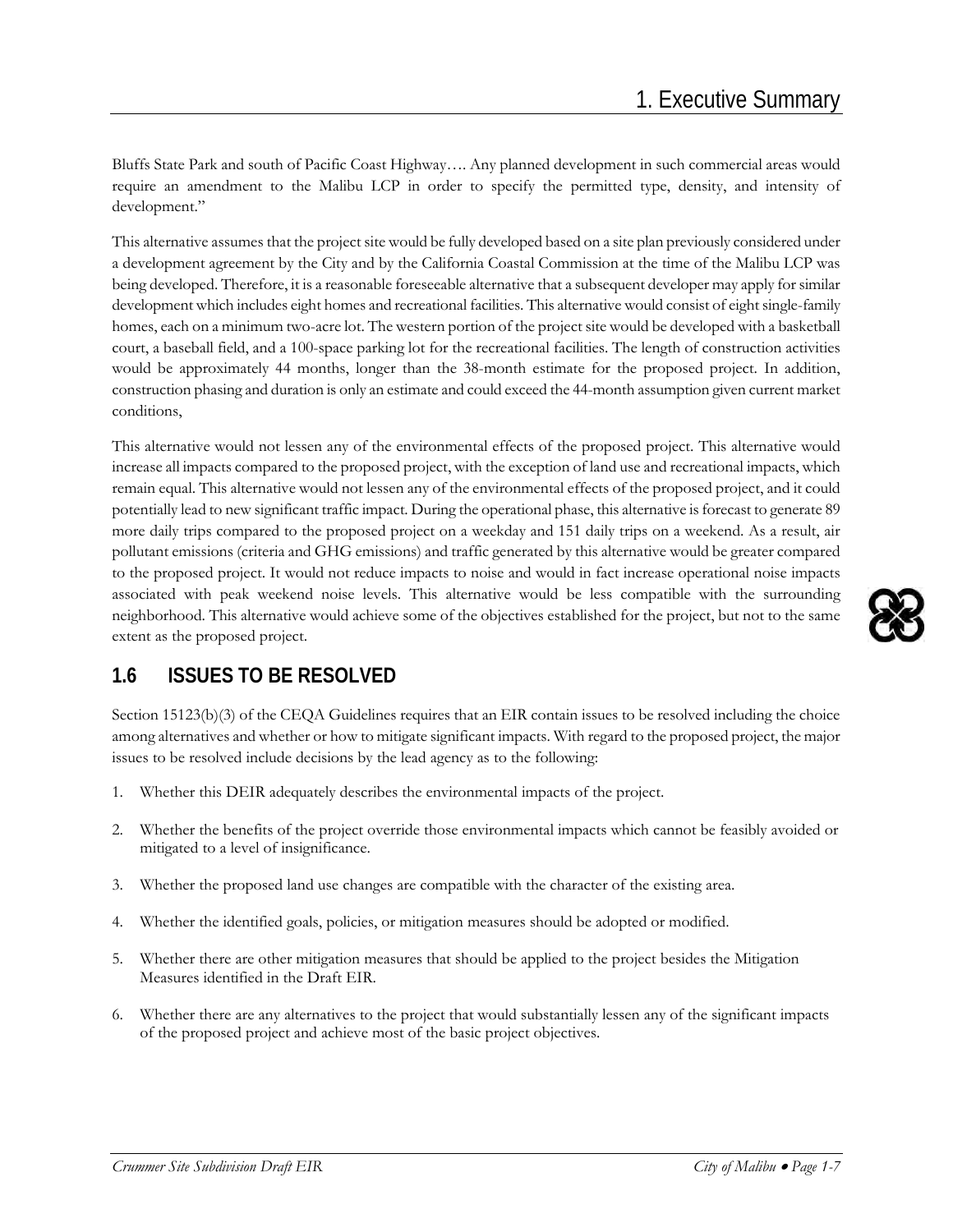## **1.7 AREAS OF CONTROVERSY**

Adjacent residents are concerned over the potential of land use and aesthetic incompatibility of the two-story single family homes and recreational uses with the surrounding neighborhood. In particular, residents are concerned over the loss of scenic resources, ocean views, light and glare, landscaping, and building height and mass. Also of concern to the community are traffic, hydrology, water quality, land use compatibility, noise, biological resources, geology and soils, greenhouse gas emissions and air quality, cultural resources, recreation, public access, and duration of construction activities.

### **1.8 SUMMARY OF ENVIRONMENTAL IMPACTS, MITIGATION MEASURES, AND LEVELS OF SIGNIFICANCE AFTER MITIGATION**

Table 1-1 summarizes the conclusions of the environmental analysis contained in this DEIR. Impacts are identified as significant or less than significant, and for all significant impacts mitigation measures are identified. The level of significance after imposition of the mitigation measures is also presented.

### **1.9 INCORPORATION BY REFERENCE**

This document relies upon previously adopted regional and statewide plans and programs in its analysis. The following documents are incorporated by reference into this DEIR.

**City of Malibu General Plan:** The City of Malibu General Plan is a statement of the goals and programs of the City, and a comprehensive plan setting forth a consistent guide to future development in the City. All development plans, zoning and subdivision ordinances, coastal development permits, and conditional use permits of the City are required to be consistent with the General Plan. The proposed project must comply with the requirements contained in the General Plan.

**City of Malibu Local Coastal Program:** An LCP is "a local government's land use plans, zoning ordinances, zoning district maps, and, within sensitive coastal resources areas, other implementing actions, which, when taken together, meet the requirements of, and implement the provisions and policies of [the California Coastal Act of 1976] at the local level." The LCP has a Land Use Plan (LUP) and a Local Implementation Plan (LIP). The LUP includes goals, objectives, and policies intended to guide future development in the City of Malibu. The LIP contains specific regulations intended to carry out the policies of the LUP. The proposed project must comply with all goals, objectives, policies, and requirements contained in the LUP and the LIP. In cases where the LCP conflicts with the City General Plan or Municipal Code, the LCP takes precedence.

**City of Malibu Municipal Code:** The City of Malibu Municipal Code contains provisions and requirements that apply throughout the City. Included in the Municipal Code are provisions pertaining to buildings and construction, onsite wastewater treatment systems, subdivisions, public services, traffic, health, and safety, among others. The proposed project must comply with the requirements contained in the City of Malibu Municipal Code.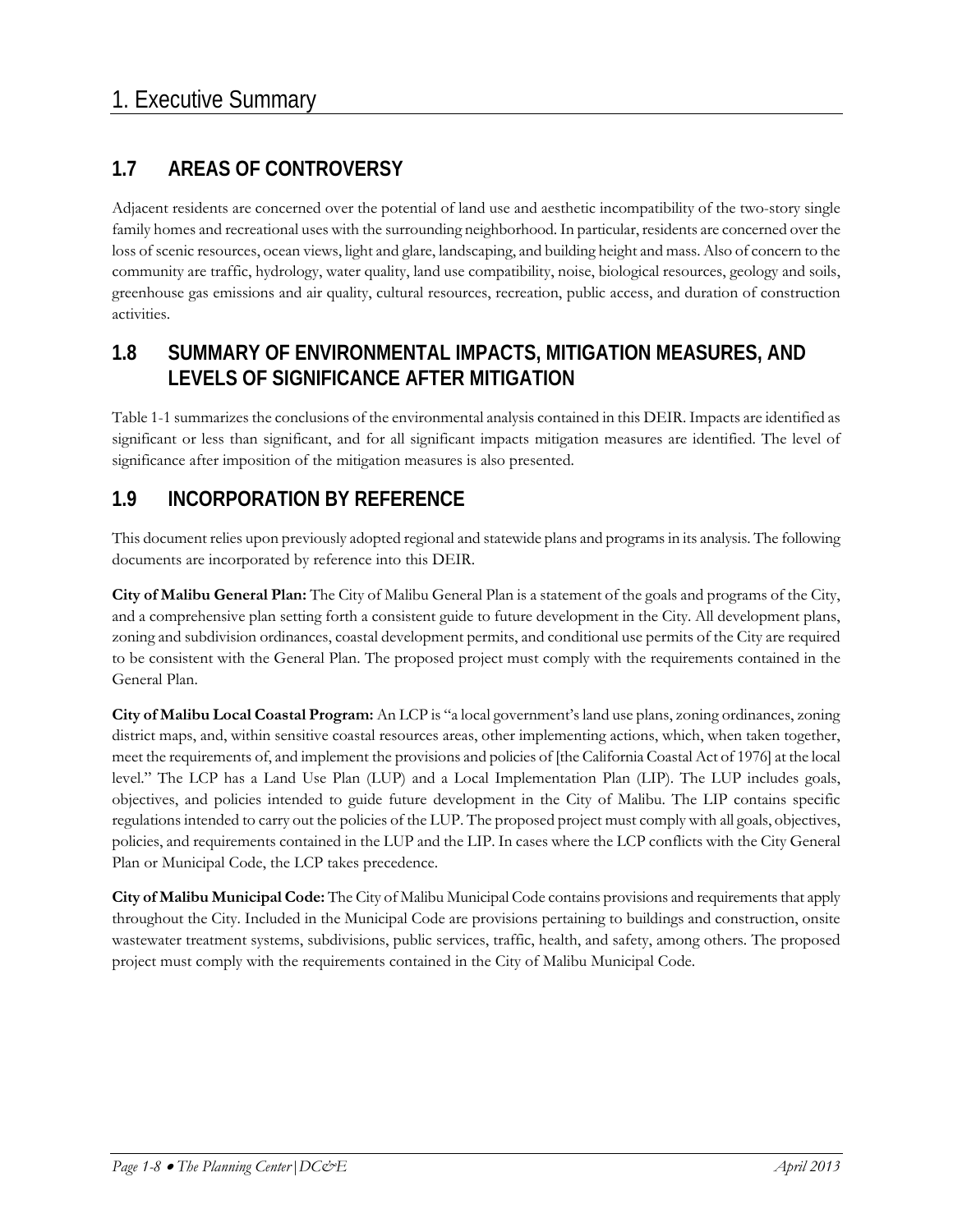| <b>Environmental Impact</b>                                                                                                                                                                                                                                                                                                                                                             | Level of Significance<br><b>Before Mitigation</b> | <b>Mitigation Measures</b>                                                                                                                                                                                                                                                                                                                                                                                                                                                                                                                                                                                                                                                                                                                                                                                                                                                                                                                                                                                                                                                                                                                                                                                                                                                                  | Level of Significance<br><b>After Mitigation</b> |
|-----------------------------------------------------------------------------------------------------------------------------------------------------------------------------------------------------------------------------------------------------------------------------------------------------------------------------------------------------------------------------------------|---------------------------------------------------|---------------------------------------------------------------------------------------------------------------------------------------------------------------------------------------------------------------------------------------------------------------------------------------------------------------------------------------------------------------------------------------------------------------------------------------------------------------------------------------------------------------------------------------------------------------------------------------------------------------------------------------------------------------------------------------------------------------------------------------------------------------------------------------------------------------------------------------------------------------------------------------------------------------------------------------------------------------------------------------------------------------------------------------------------------------------------------------------------------------------------------------------------------------------------------------------------------------------------------------------------------------------------------------------|--------------------------------------------------|
| <b>5.1 AESTHETICS</b>                                                                                                                                                                                                                                                                                                                                                                   |                                                   |                                                                                                                                                                                                                                                                                                                                                                                                                                                                                                                                                                                                                                                                                                                                                                                                                                                                                                                                                                                                                                                                                                                                                                                                                                                                                             |                                                  |
| Impact 5.1-1: The proposed project would alter<br>scenic resources.                                                                                                                                                                                                                                                                                                                     | Less than significant                             | No mitigation measures are necessary.                                                                                                                                                                                                                                                                                                                                                                                                                                                                                                                                                                                                                                                                                                                                                                                                                                                                                                                                                                                                                                                                                                                                                                                                                                                       | Less than significant                            |
| Impact 5.1-2: The proposed project would alter Less than significant<br>the visual appearance of the site.                                                                                                                                                                                                                                                                              |                                                   | No mitigation measures are necessary.                                                                                                                                                                                                                                                                                                                                                                                                                                                                                                                                                                                                                                                                                                                                                                                                                                                                                                                                                                                                                                                                                                                                                                                                                                                       | Less than significant                            |
| Impact 5.1-3: The proposed project would not<br>generate substantial light or glare.                                                                                                                                                                                                                                                                                                    | Less than significant                             | No mitigation measures are necessary.                                                                                                                                                                                                                                                                                                                                                                                                                                                                                                                                                                                                                                                                                                                                                                                                                                                                                                                                                                                                                                                                                                                                                                                                                                                       | Less than significant                            |
| 5.2 AIR QUALITY                                                                                                                                                                                                                                                                                                                                                                         |                                                   |                                                                                                                                                                                                                                                                                                                                                                                                                                                                                                                                                                                                                                                                                                                                                                                                                                                                                                                                                                                                                                                                                                                                                                                                                                                                                             |                                                  |
| Impact 5.2-1: The proposed project is<br>consistent with the applicable Air Quality<br>Management Plan.                                                                                                                                                                                                                                                                                 | Less than significant                             | No mitigation measures are necessary.                                                                                                                                                                                                                                                                                                                                                                                                                                                                                                                                                                                                                                                                                                                                                                                                                                                                                                                                                                                                                                                                                                                                                                                                                                                       | Less than significant                            |
| Impact 5.2-2: Construction activities associated Potentially significant<br>with the proposed project would generate<br>short-term emissions in exceedance of<br>SCAQMD's threshold criteria for NO <sub>x</sub> and<br>would therefore contribute to the ozone $(O_3)$<br>and particulate matter (PM <sub>10</sub> and PM <sub>2.5</sub> )<br>nonattainment designations of the SoCAB. |                                                   | $2 - 1$<br>The construction contractor shall implement the following measures to reduce<br>construction exhaust emissions during grading and construction activities:<br>The construction contractor shall ensure that all construction equipment is<br>properly serviced and maintained to the manufacturer's standards to reduce<br>operational emissions.<br>The construction contractor shall limit nonessential idling of construction<br>٠<br>equipment to no more than five consecutive minutes.<br>Where feasible, use haul trucks with engines that are 2010 or newer for soil<br>$\blacksquare$<br>import and export activities.<br>The construction contractor shall limit soil hauling activities associated with<br>$\blacksquare$<br>the site grading phase to a maximum of 38 trucks per day (76 one-way soil<br>haul trips per day for haul trips).<br>The construction contractor shall use USEPA-rated Tier 3 construction<br>$\blacksquare$<br>engines for equipment rated at 50 horsepower or greater for general site<br>grading activities. Tier 3 engines between 90 and 750 horsepower are<br>available for 2006 to 2008 model years.<br>A list of construction equipment by type and model year shall be maintained<br>٠<br>by the construction contractor onsite. | Less than significant                            |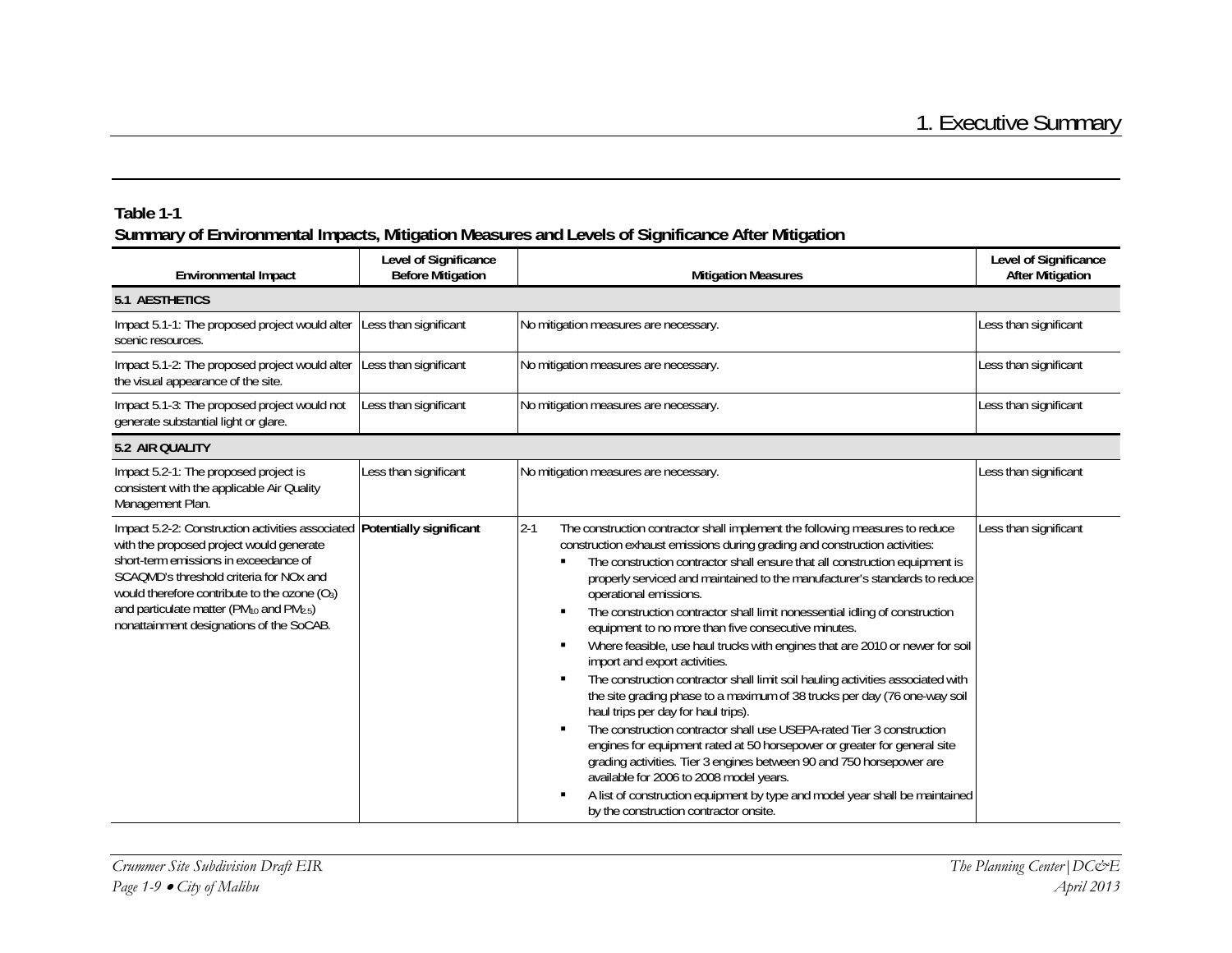| Environmental Impact                                                                                                                                                       | Level of Significance<br><b>Before Mitigation</b> | <b>Mitigation Measures</b>                                                                                                                                                                                                                                                                                                                                                                                                                                                                                                                                                                                                                                                                                                                                                                                                                                                                                                                    | Level of Significance<br><b>After Mitigation</b> |
|----------------------------------------------------------------------------------------------------------------------------------------------------------------------------|---------------------------------------------------|-----------------------------------------------------------------------------------------------------------------------------------------------------------------------------------------------------------------------------------------------------------------------------------------------------------------------------------------------------------------------------------------------------------------------------------------------------------------------------------------------------------------------------------------------------------------------------------------------------------------------------------------------------------------------------------------------------------------------------------------------------------------------------------------------------------------------------------------------------------------------------------------------------------------------------------------------|--------------------------------------------------|
|                                                                                                                                                                            |                                                   | These requirements shall be noted on all construction management plans and<br>verified by the City of Malibu during site grading activities.                                                                                                                                                                                                                                                                                                                                                                                                                                                                                                                                                                                                                                                                                                                                                                                                  |                                                  |
| Impact 5.2-3: Long-term operation of the<br>project would not generate vehicle trips and<br>associated emissions in exceedance of<br>SCAQMD's regional threshold criteria. | Less than significant                             | No mitigation measures are necessary.                                                                                                                                                                                                                                                                                                                                                                                                                                                                                                                                                                                                                                                                                                                                                                                                                                                                                                         | Less than significant                            |
| Impact 5.2-4: Construction of the proposed<br>project would not expose sensitive receptors to<br>substantial pollutant concentrations.                                     | Less than significant                             | No mitigation measures are necessary.                                                                                                                                                                                                                                                                                                                                                                                                                                                                                                                                                                                                                                                                                                                                                                                                                                                                                                         | Less than significant                            |
| Impact 5.2-5: Operation of the proposed project<br>would not expose sensitive receptors to<br>substantial pollutant concentrations.                                        | Less than significant                             | No mitigation measures are necessary.                                                                                                                                                                                                                                                                                                                                                                                                                                                                                                                                                                                                                                                                                                                                                                                                                                                                                                         | Less than significant                            |
| Impact 5.2-6: Proximity to the Pacific Coast<br>Highway would not expose sensitive receptors<br>to substantial pollutant concentrations.                                   | Less than significant                             | No mitigation measures are necessary.                                                                                                                                                                                                                                                                                                                                                                                                                                                                                                                                                                                                                                                                                                                                                                                                                                                                                                         | Less than significant                            |
| 5.3 BIOLOGICAL RESOURCES                                                                                                                                                   |                                                   |                                                                                                                                                                                                                                                                                                                                                                                                                                                                                                                                                                                                                                                                                                                                                                                                                                                                                                                                               |                                                  |
| Impact 5.3-1: Implementation of the proposed<br>project would result in the loss of special status<br>plant species and an increase in nonnative<br>plants.                | Potentially significant                           | $3-1$<br>(a) A focused survey for Braunton's milk-vetch shall occur prior to the issuance<br>of a grading permit. The focused survey shall occur within on-site suitable habitat<br>(i.e., mixed sage scrub and coastal sage chaparral scrub) that may be disturbed<br>as a result of the proposed project implementation, during the typical blooming<br>period (February through July). This survey shall be conducted in accordance<br>with the methodologies used for performing focused plant surveys per the<br>CDFG's 2000 Guidelines for Assessing the Effects of Proposed Projects on<br>Rare, Threatened, and Endangered Plants and Plant Communities (Guidelines),<br>and the CNPS's 2001 Botanical Survey Guidelines of the California Native Plant<br>Society.<br>(b) Certain ornamental plants are known to escape from planted areas and<br>invade into native plant communities. In order to protect established native plant | Less than significant                            |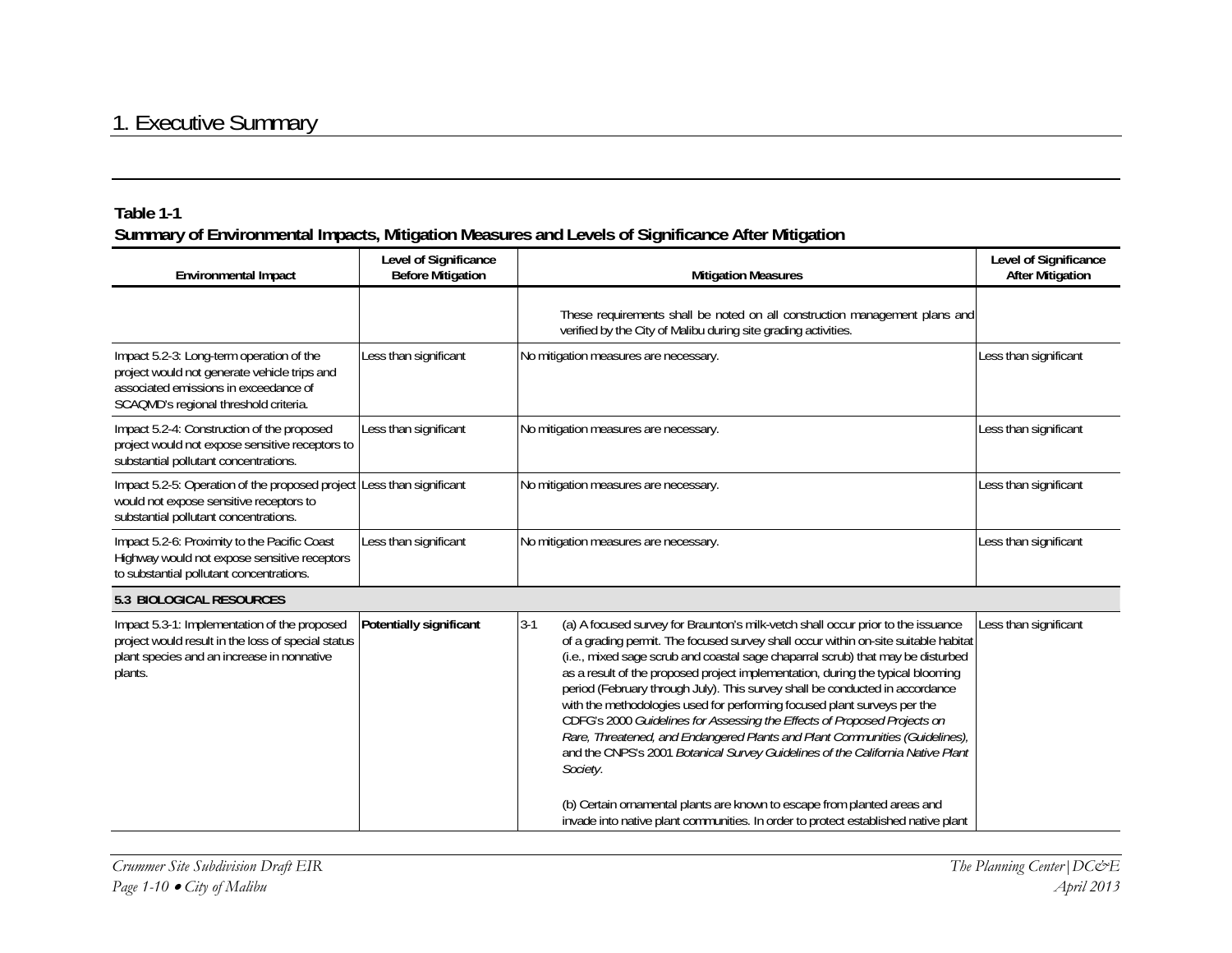| <b>Environmental Impact</b>                                                                                                                              | Level of Significance<br><b>Before Mitigation</b> | <b>Mitigation Measures</b>                                                                                                                                                                                                                                                                                                                                                                                                                                                                                                                                                                                                                                                                                                                                                                                                                                                                                                                                                                                                                                                                                                                                                                                                                                                 | Level of Significance<br><b>After Mitigation</b> |
|----------------------------------------------------------------------------------------------------------------------------------------------------------|---------------------------------------------------|----------------------------------------------------------------------------------------------------------------------------------------------------------------------------------------------------------------------------------------------------------------------------------------------------------------------------------------------------------------------------------------------------------------------------------------------------------------------------------------------------------------------------------------------------------------------------------------------------------------------------------------------------------------------------------------------------------------------------------------------------------------------------------------------------------------------------------------------------------------------------------------------------------------------------------------------------------------------------------------------------------------------------------------------------------------------------------------------------------------------------------------------------------------------------------------------------------------------------------------------------------------------------|--------------------------------------------------|
|                                                                                                                                                          |                                                   | communities located in the vicinity, the plants listed in Table 14 of the Biological<br>Resource Study prepared by Impact Sciences, Inc., in 2008 for the proposed<br>project shall not be planted within the project site. This list shall also be<br>distributed to new homeowners and included within any covenants, conditions,<br>and restrictions. The landscaping plans within common areas of the project shall<br>be reviewed by a qualified botanist who shall recommend appropriate provisions<br>to prevent other invasive plant species from colonizing remaining onsite or<br>adjacent natural areas. These provisions may include the following: (a) review<br>and screening of proposed plant palette and planting plans to identify and avoid<br>the use of invasive species; (b) weed removal during the initial planting of<br>landscaped areas; and (c) monitoring for and removal of weeds and other<br>invasive plant species as part of ongoing landscape maintenance activities. The<br>frequency and method of monitoring for invasive species shall be determined by<br>a qualified botanist.<br>(c) Seeded areas shall be irrigated with temporary overhead irrigation until plants<br>have established as determined by a qualified biologist. |                                                  |
| Impact 5.3-2: Development of the proposed<br>project would not result in the loss of sensitive<br>habitat.                                               | Less than significant                             | No mitigation measures are necessary.                                                                                                                                                                                                                                                                                                                                                                                                                                                                                                                                                                                                                                                                                                                                                                                                                                                                                                                                                                                                                                                                                                                                                                                                                                      | Less than significant                            |
| Impact 5.3-3: The proposed project would not<br>impact jurisdictional waters.                                                                            | Less than significant                             | No mitigation measures are necessary.                                                                                                                                                                                                                                                                                                                                                                                                                                                                                                                                                                                                                                                                                                                                                                                                                                                                                                                                                                                                                                                                                                                                                                                                                                      | Less than significant                            |
| Impact 5.3-4: The proposed project would not<br>affect wildlife movement.                                                                                | Less than significant                             | No mitigation measures are necessary.                                                                                                                                                                                                                                                                                                                                                                                                                                                                                                                                                                                                                                                                                                                                                                                                                                                                                                                                                                                                                                                                                                                                                                                                                                      | Less than significant                            |
| Impact 5.3-5: The proposed project would<br>require compliance with the City of Malibu<br>Local Coastal Program and Native Tree<br>Protection Ordinance. | Potentially significant                           | $3-2$<br>The City of Malibu Native Tree Protection Ordinance requires that mitigation and Less than significant<br>maintenance measures be developed to preserve the six Southern California<br>black walnut trees located on the project site. The Protected Tree Report<br>released in June 2008 by Impact Sciences, Inc., includes suggested mitigation<br>measures. The proposed project shall comply with all mitigation measures<br>contained in the 2008 Protected Tree Report. These measures include the<br>installation of protective fencing around the black walnut trees for the duration of                                                                                                                                                                                                                                                                                                                                                                                                                                                                                                                                                                                                                                                                  |                                                  |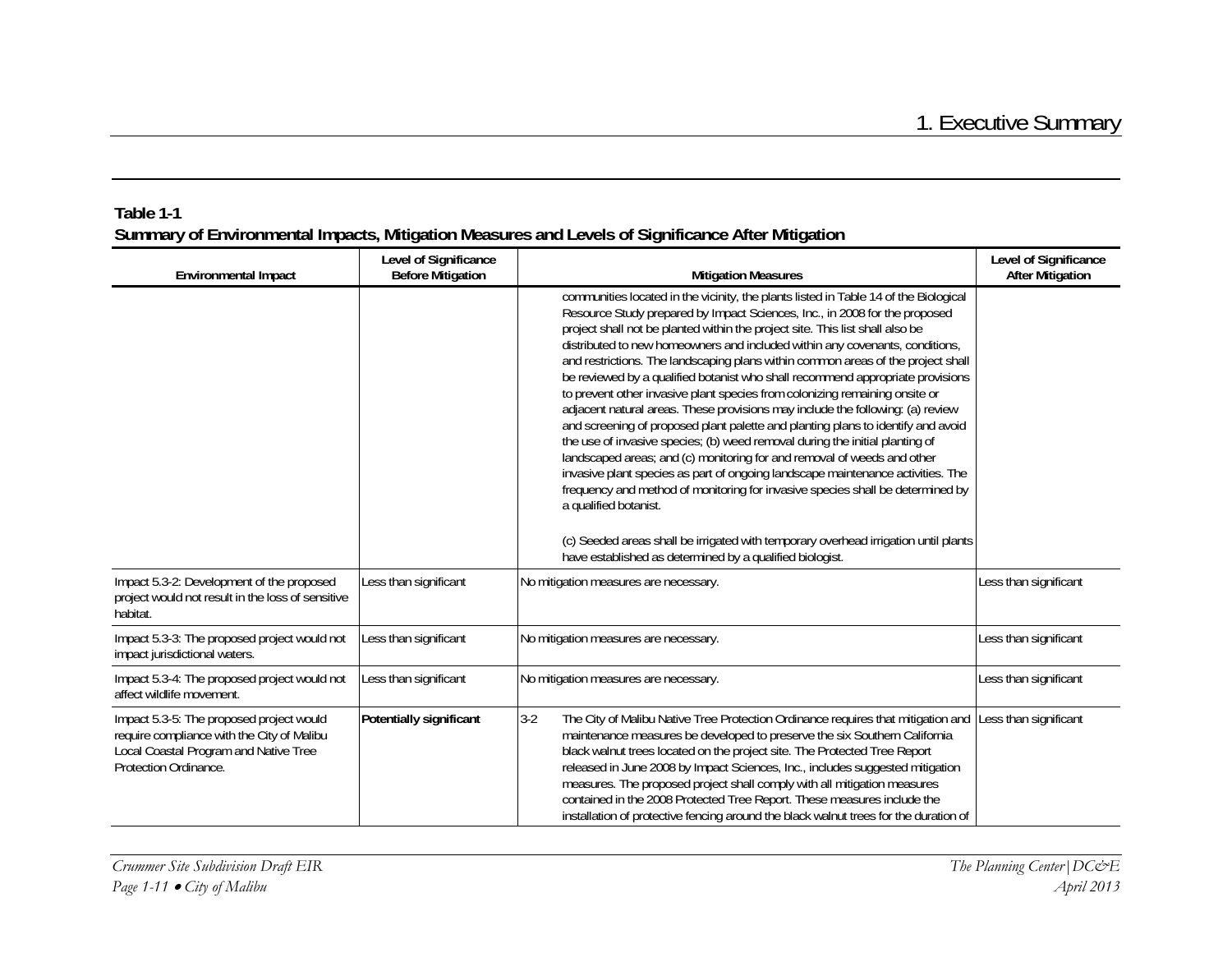| <b>Environmental Impact</b>                                                                                                                                                                                                                              | Level of Significance<br><b>Before Mitigation</b> | <b>Mitigation Measures</b>                                                                                                                                                                                                                                                                                                                                                                                                                                                                                                                                                                                                                                                                                                                                                                                                                                                                                                                                                                                                                                                                                                                                                                                                                                                                                                                                                                                                                                                                                                                                                                                                                                                                                                                                                                                                                                                                                                                                                                                                                          | Level of Significance<br><b>After Mitigation</b> |
|----------------------------------------------------------------------------------------------------------------------------------------------------------------------------------------------------------------------------------------------------------|---------------------------------------------------|-----------------------------------------------------------------------------------------------------------------------------------------------------------------------------------------------------------------------------------------------------------------------------------------------------------------------------------------------------------------------------------------------------------------------------------------------------------------------------------------------------------------------------------------------------------------------------------------------------------------------------------------------------------------------------------------------------------------------------------------------------------------------------------------------------------------------------------------------------------------------------------------------------------------------------------------------------------------------------------------------------------------------------------------------------------------------------------------------------------------------------------------------------------------------------------------------------------------------------------------------------------------------------------------------------------------------------------------------------------------------------------------------------------------------------------------------------------------------------------------------------------------------------------------------------------------------------------------------------------------------------------------------------------------------------------------------------------------------------------------------------------------------------------------------------------------------------------------------------------------------------------------------------------------------------------------------------------------------------------------------------------------------------------------------------|--------------------------------------------------|
|                                                                                                                                                                                                                                                          |                                                   | construction and limits on grading activities which can be performed near the<br>protected trees, among others. The mitigation measures included in the<br>Protected Tree Report also require maintenance and monitoring of the trees.<br>The report requires that many of the mitigation measures be approved by a City-<br>approved arborist. After the completion of construction, a monitoring report<br>would be required. Should the monitoring report determine that any protected<br>trees were impacted, counter-measures, including the planting of replacement<br>trees, would be required.                                                                                                                                                                                                                                                                                                                                                                                                                                                                                                                                                                                                                                                                                                                                                                                                                                                                                                                                                                                                                                                                                                                                                                                                                                                                                                                                                                                                                                              |                                                  |
| Impact 5.3-6: The proposed project would not<br>substantially reduce the habitat of a fish or<br>wildlife species, threaten to eliminate a plant or<br>animal community, or cause a fish or wildlife<br>population to drop below self-sustaining levels. | Potentially significant                           | $3 - 3$<br>(a) To avoid impacts to native nesting birds, the applicant and/or its contractors<br>shall retain a qualified biologist (with selection to be reviewed by the City) to<br>conduct nest surveys in potential nesting habitat within the project site prior to<br>construction or site preparation activities. Specifically, within 30 days of ground<br>disturbance activities associated with construction or grading, a qualified<br>biologist shall conduct weekly surveys to determine if active nests of bird species<br>protected by the Migratory Bird Treaty Act (MBTA) or the California Fish and<br>Game Code are present in the construction zone or within a distance determined<br>by CDFG or the City of Malibu biologist. Because many birds known to use the<br>project area (including Anna's hummingbird, Cooper's hawk, and loggerhead<br>shrike) nest during the late winter, breeding bird surveys shall be carried out both<br>during the typical nesting/breeding season (mid-March through September) and<br>in January and February. The surveys shall continue on a weekly basis, with the<br>last survey being conducted no more than three days prior to initiation of<br>clearance or construction work. If ground disturbance activities are delayed,<br>additional pre-construction surveys will be conducted such that no more than<br>three days will have elapsed between the last survey and the commencement of<br>ground disturbance activities. Surveys shall include examination of trees, shrubs,<br>and the ground within grassland for nesting birds, as several bird species known<br>to occur in the area are shrub or ground nesters, including (but not limited to)<br>California horned lark, kill deer, and mourning dove.<br>(b) If active nests are found, clearing and construction activities within a buffer<br>distance determined by CDFG or the City of Malibu biologist, shall be postponed<br>or halted until the nest is vacated and juveniles have fledged, as determined by | Less than significant                            |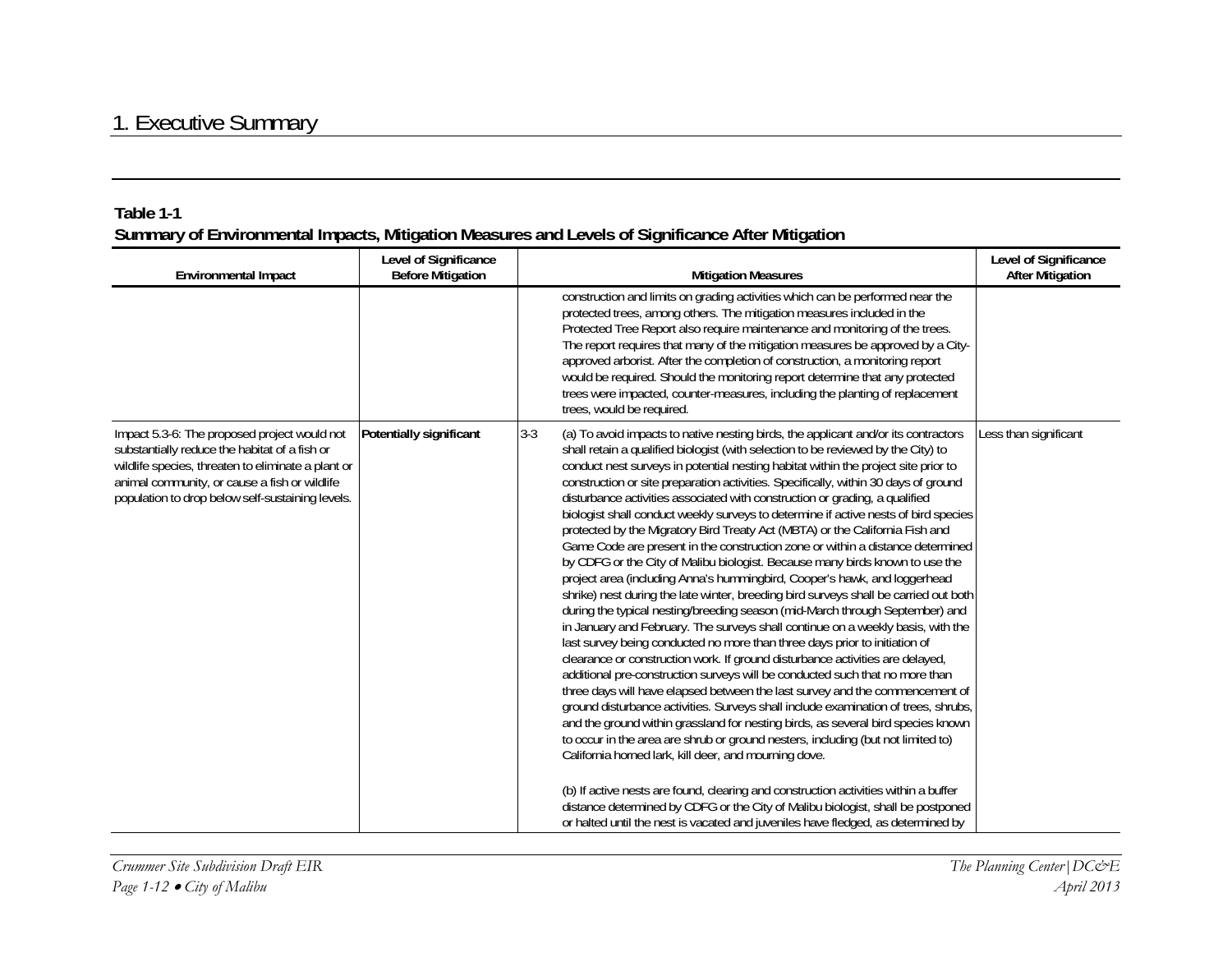| <b>Environmental Impact</b>                                                                                 | Level of Significance<br><b>Before Mitigation</b> | <b>Mitigation Measures</b>                                                                                                                                                                                                                                                                                                                                                                                                                                                                                                                                                                                                                                                                                                                                                                                                                                                                                                                                                                                                                                                                                                                                                                                                                                                                                                                                                                                                                                                                                                                                                                                                             | Level of Significance<br><b>After Mitigation</b> |
|-------------------------------------------------------------------------------------------------------------|---------------------------------------------------|----------------------------------------------------------------------------------------------------------------------------------------------------------------------------------------------------------------------------------------------------------------------------------------------------------------------------------------------------------------------------------------------------------------------------------------------------------------------------------------------------------------------------------------------------------------------------------------------------------------------------------------------------------------------------------------------------------------------------------------------------------------------------------------------------------------------------------------------------------------------------------------------------------------------------------------------------------------------------------------------------------------------------------------------------------------------------------------------------------------------------------------------------------------------------------------------------------------------------------------------------------------------------------------------------------------------------------------------------------------------------------------------------------------------------------------------------------------------------------------------------------------------------------------------------------------------------------------------------------------------------------------|--------------------------------------------------|
|                                                                                                             |                                                   | the biologist, and there is no evidence of a second attempt at nesting during the<br>same year. Limits of construction to avoid an active nest shall be established in<br>the field with flagging, fencing, or other appropriate barriers; and construction<br>personnel shall be instructed on the sensitivity of nest areas. The biologist shall<br>serve as a construction monitor during those periods when construction activities<br>will occur near active nest areas to ensure that no inadvertent impacts to these<br>nests will occur. The results of the survey, and any avoidance measures taken,<br>shall be submitted to the City of Malibu within 30 days of completion of the pre-<br>construction surveys and construction monitoring to document compliance with<br>applicable state and federal laws pertaining to the protection of native birds.                                                                                                                                                                                                                                                                                                                                                                                                                                                                                                                                                                                                                                                                                                                                                                  |                                                  |
| <b>5.4 CULTURAL RESOURCES</b>                                                                               |                                                   |                                                                                                                                                                                                                                                                                                                                                                                                                                                                                                                                                                                                                                                                                                                                                                                                                                                                                                                                                                                                                                                                                                                                                                                                                                                                                                                                                                                                                                                                                                                                                                                                                                        |                                                  |
| Impact 5.4-1: Construction activities could<br>disturb previously unidentified archaeological<br>resources. | Potentially significant                           | $4 - 1$<br>For adequate coverage and the protection of potentially significant buried<br>resources, a qualified archaeologist meeting the Secretary of the Interior's<br>Professional Qualifications Standards (48 Federal Register 44738-39) shall be<br>retained by the applicant to monitor all ground-disturbing activities, including<br>but not limited to all grading, excavation, and site preparation. The project<br>archaeologist shall have the authority to halt any activities adversely<br>impacting potentially significant resources. Any significant archaeological<br>resources found shall be preserved as determined necessary by the project<br>archaeologist and offered to the South Central Coastal Information Center at<br>California State University, Fullerton or repository willing to accept the<br>resource. Any resulting reports shall also be forwarded to the South Central<br>Coastal Information Center at California State University, Fullerton.<br>Should paleontological soils be uncovered during grading, a paleontological<br>monitor shall also be retained by the applicant, upon the archaeological<br>monitor's request, to oversee ground-disturbing activities, including but not<br>limited to all grading, excavation, and site preparation. The paleontological<br>monitor shall have the authority to halt any activities adversely impacting<br>potentially significant resources. Should fossil-bearing formations be<br>uncovered, the monitor shall professionally collect any specimens without<br>impeding development. Any paleontological artifacts recovered shall be | Less Than Significant                            |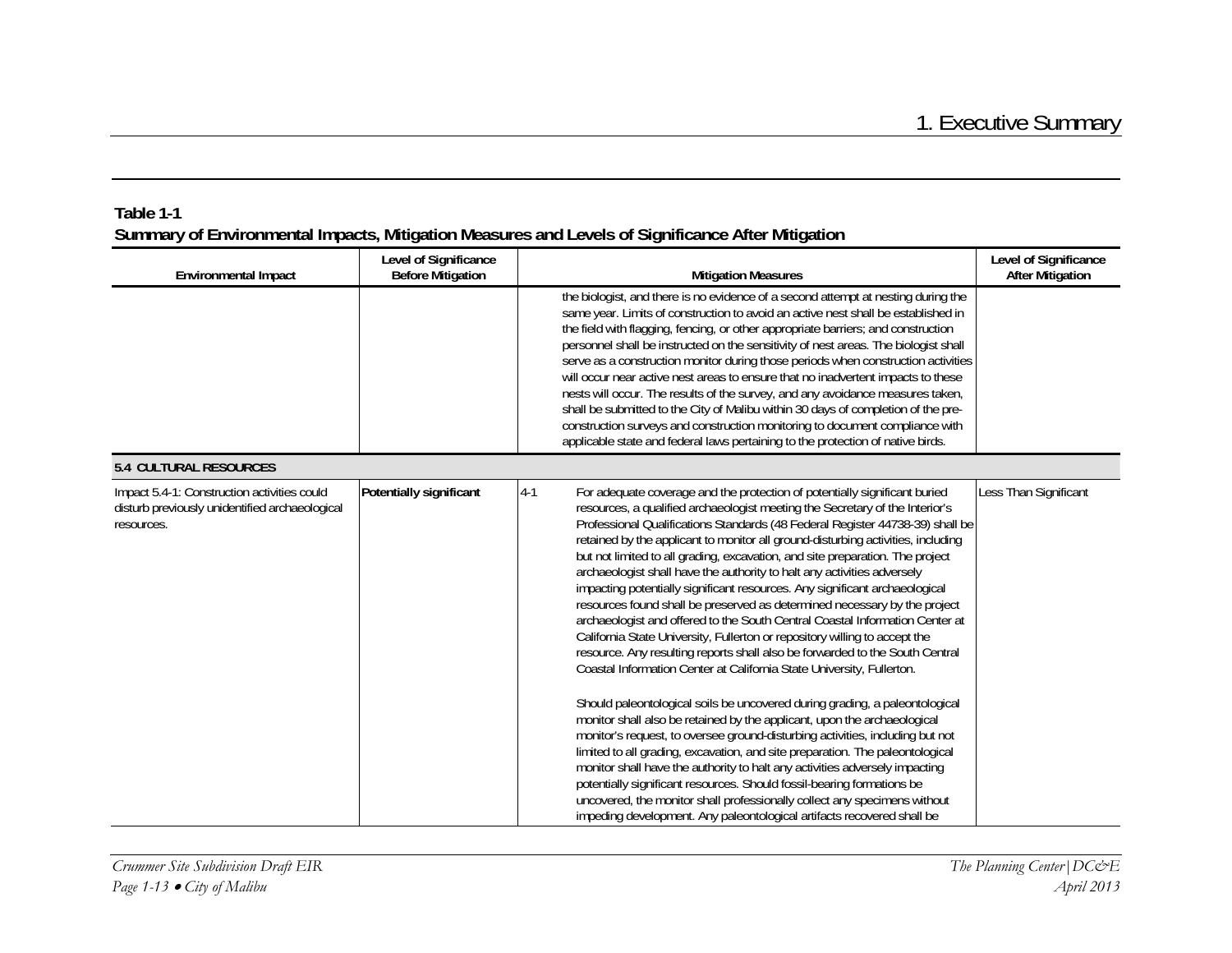| Summary of Environmental Impacts, Mitigation Measures and Levels of Significance After Mitigation | Table 1-1 |  |  |
|---------------------------------------------------------------------------------------------------|-----------|--|--|
|                                                                                                   |           |  |  |

|                                                                                                                                                                  | Level of Significance    |                                                                                                                                                                                                                                                                                                                                                                                                                                                                                                                                                                                                                                                                                                                                                                                                                                                                                                                                                                                                                                                                                                                      | Level of Significance   |
|------------------------------------------------------------------------------------------------------------------------------------------------------------------|--------------------------|----------------------------------------------------------------------------------------------------------------------------------------------------------------------------------------------------------------------------------------------------------------------------------------------------------------------------------------------------------------------------------------------------------------------------------------------------------------------------------------------------------------------------------------------------------------------------------------------------------------------------------------------------------------------------------------------------------------------------------------------------------------------------------------------------------------------------------------------------------------------------------------------------------------------------------------------------------------------------------------------------------------------------------------------------------------------------------------------------------------------|-------------------------|
| Environmental Impact                                                                                                                                             | <b>Before Mitigation</b> | <b>Mitigation Measures</b>                                                                                                                                                                                                                                                                                                                                                                                                                                                                                                                                                                                                                                                                                                                                                                                                                                                                                                                                                                                                                                                                                           | <b>After Mitigation</b> |
|                                                                                                                                                                  |                          | preserved, as determined necessary by the project paleontologist, and offered<br>to an accredited and permanent scientific institution for the benefit of current<br>and future generations. This mitigation measure shall also apply to trenching<br>for utilities, geological testing, and any other ground-disturbing activities<br>associated with the proposed project.                                                                                                                                                                                                                                                                                                                                                                                                                                                                                                                                                                                                                                                                                                                                         |                         |
|                                                                                                                                                                  |                          | $4 - 2$<br>A Native American Monitor of Chumash descent shall be retained to monitor<br>all ground-disturbing activities, including but not limited to all grading,<br>excavation, and site preparation. Any artifacts recovered shall be curated at<br>the South Central Coastal Information Center at California State University,<br>Fullerton, the designated repository for Los Angeles, Ventura, and Orange<br>Counties. The extent and duration of the archaeological monitoring program<br>shall be determined in accordance with the proposed grading or demolition<br>plans. If human remains are uncovered, the Los Angeles Coroner, Native<br>American Heritage Commission, local Native American representatives, and<br>archaeological monitor shall determine the nature of further studies, as<br>warranted and in accordance with Public Resources Code 5097.98 and the<br>City's standard conditions of approval. This mitigation measure shall also<br>apply to trenching for utilities, geological testing, and any other ground-<br>disturbing activities associated with the proposed project. |                         |
| Impact 5.4-2: Project implementation could<br>disturb previously unidentified fossils.                                                                           | Potentially significant  | Mitigation 4-1 and 4-2 applies.                                                                                                                                                                                                                                                                                                                                                                                                                                                                                                                                                                                                                                                                                                                                                                                                                                                                                                                                                                                                                                                                                      | Less Than Significant   |
| 5.5 GEOLOGY AND SOILS                                                                                                                                            |                          |                                                                                                                                                                                                                                                                                                                                                                                                                                                                                                                                                                                                                                                                                                                                                                                                                                                                                                                                                                                                                                                                                                                      |                         |
| Impact 5.5-1: Slopes along the southern and<br>eastern boundaries of the project site do not<br>meet the City's requirement for the minimum<br>factor of safety. | Potentially significant  | $5-1$<br>The proposed project shall be constructed in accordance with the geotechnical<br>engineering recommendations as presented in the Leighton and Associates,<br>Inc., Feasibility-Level Grading Plan Review, Proposed Malibu Bluffs<br>Development: 5-Lot Subdivision, "The Crummer Site", APN 4458-018-019,<br>24200 Pacific Coast Highway, City of Malibu, California, as well as any<br>subsequent documents, including responses to City comments. These<br>recommendations address site preparation, excavation, fill placement and<br>compaction, foundation design, and site drainage, among other topics.                                                                                                                                                                                                                                                                                                                                                                                                                                                                                              | Less than significant   |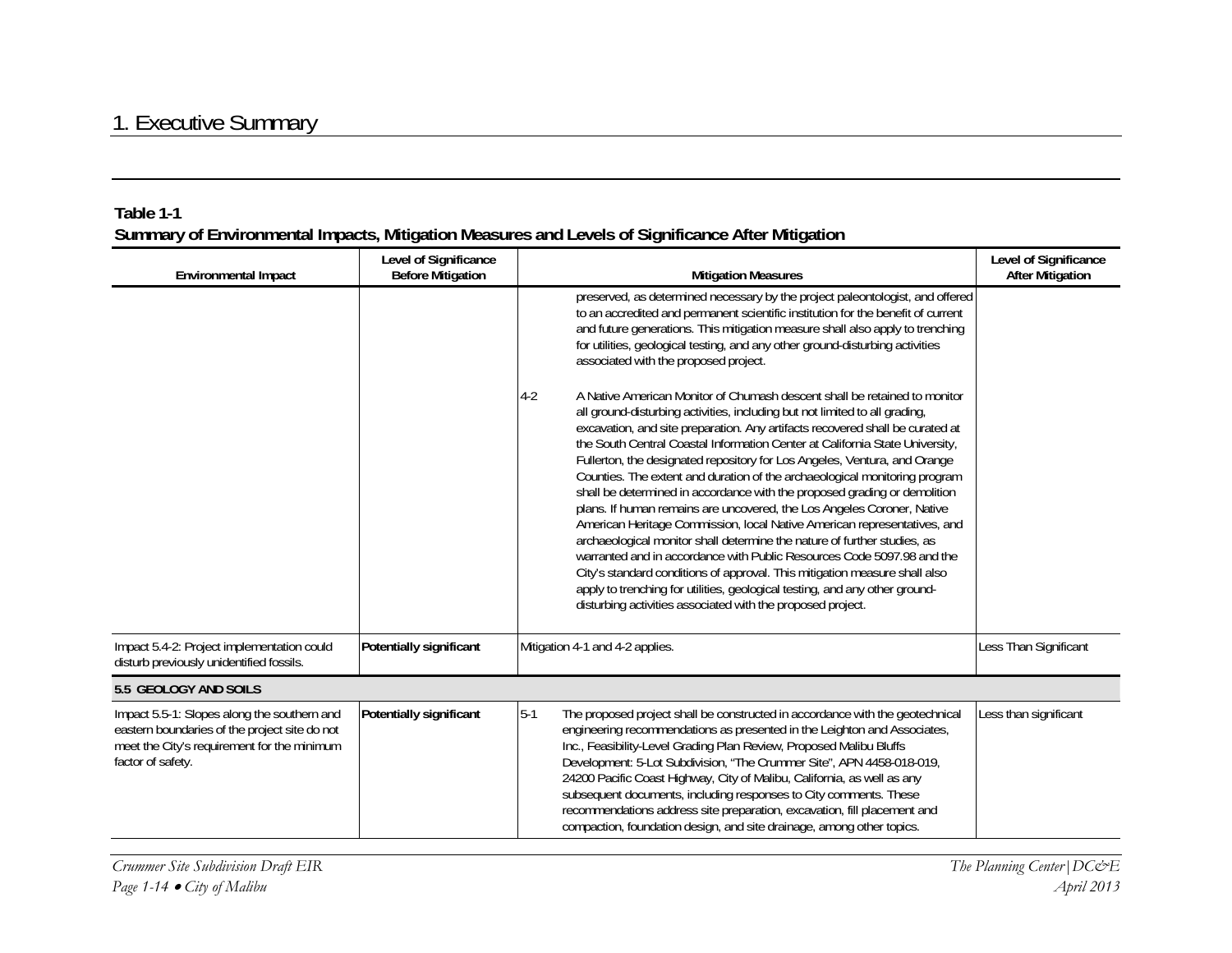| <b>Environmental Impact</b>                                                                           | Level of Significance<br><b>Before Mitigation</b> | <b>Mitigation Measures</b>                                                                                                                                                                                                                                                                                                                                                                                                                                                                                                                                                                                                                                                                                                                                                                                                                                                                                                                                                                                                                           | Level of Significance<br><b>After Mitigation</b> |
|-------------------------------------------------------------------------------------------------------|---------------------------------------------------|------------------------------------------------------------------------------------------------------------------------------------------------------------------------------------------------------------------------------------------------------------------------------------------------------------------------------------------------------------------------------------------------------------------------------------------------------------------------------------------------------------------------------------------------------------------------------------------------------------------------------------------------------------------------------------------------------------------------------------------------------------------------------------------------------------------------------------------------------------------------------------------------------------------------------------------------------------------------------------------------------------------------------------------------------|--------------------------------------------------|
|                                                                                                       |                                                   | $5-2$<br>(a) The planned community's covenants, conditions, and restrictions (CC&Rs)<br>shall include protocols for proper maintenance of the slopes and prompt<br>restoration following heavy precipitation events and/or fires.<br>(b) Excavating and cutting into the slopes or removal of slope failure debris by<br>the tenants or one or more future property owners without prior approval from a<br>geotechnical engineer shall be prohibited by the covenants, conditions and<br>restrictions for the proposed development. This information shall also be<br>recorded against the title of each residential property. The services of such a<br>geotechnical engineer shall become necessary should a slope excavation be a<br>desired, planned activity proposed by one or more property owners, or in<br>response to unforeseen slope failure, such as sloughing in the aftermath of<br>heavy rain.                                                                                                                                      |                                                  |
| Impact 5.5-2: Project development could result<br>in substantial soil erosion or the loss of topsoil. | Potentially significant                           | Mitigation Measures 5-1 and 5-2 apply.                                                                                                                                                                                                                                                                                                                                                                                                                                                                                                                                                                                                                                                                                                                                                                                                                                                                                                                                                                                                               | Less than significant                            |
| Impact 5.5-3: The proposed project would<br>place structures on potentially unstable soils.           | Potentially significant                           | Mitigation Measures 5-1 and 5-2 apply.                                                                                                                                                                                                                                                                                                                                                                                                                                                                                                                                                                                                                                                                                                                                                                                                                                                                                                                                                                                                               | Less than significant                            |
| Impact 5.5-4: Site conditions are inadequate to<br>support the onsite wastewater treatment<br>system. | Potentially significant                           | $5-4$<br>(a) The proposed onsite wastewater treatment system shall be installed in<br>accordance with the geotechnical engineering recommendations as presented in<br>the Geotechnical Evaluation of Proposed Onsite Wastewater Treatment System,<br>Proposed Residential Development "Crummer Site", 24200 Pacific Coast<br>Highway, APN 4458-018-019, City of Malibu, California, as well as any<br>subsequent documents, including responses to City comments. These<br>recommendations address site preparation, excavation, fill placement and<br>compaction, foundation design, and site drainage, among other topics.<br>(b) The Applicant shall obtain final construction plan approval for the proposed<br>onsite wastewater treatment systems from the City Environmental Health<br>Administrator. The final design must be engineered to meet the effluent limits<br>specified in waste discharge requirements, and requirements of the Regional<br>Water Quality Control Board and the United States Environmental Protection<br>Agency. | Less than significant                            |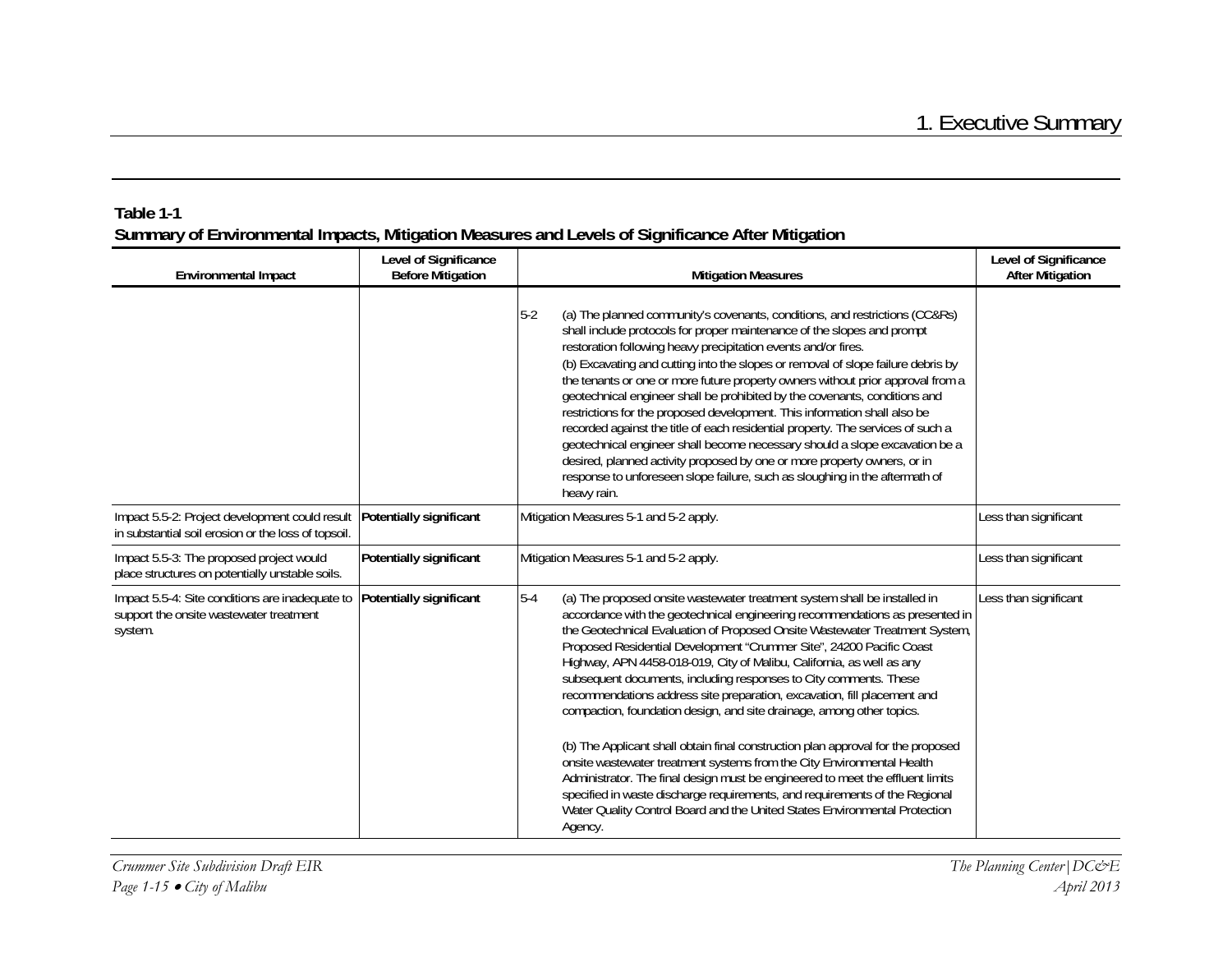| <b>Environmental Impact</b>                                                                                                                                                                                      | Level of Significance<br><b>Before Mitigation</b> | <b>Mitigation Measures</b>                                                                                                                                                                                                                                                                                                                                                                                                                                                                                                                                                                                                                                                                                                                                                                                                                                                                                                                                                                                                                                                                                                                                                                                                      | Level of Significance<br><b>After Mitigation</b> |
|------------------------------------------------------------------------------------------------------------------------------------------------------------------------------------------------------------------|---------------------------------------------------|---------------------------------------------------------------------------------------------------------------------------------------------------------------------------------------------------------------------------------------------------------------------------------------------------------------------------------------------------------------------------------------------------------------------------------------------------------------------------------------------------------------------------------------------------------------------------------------------------------------------------------------------------------------------------------------------------------------------------------------------------------------------------------------------------------------------------------------------------------------------------------------------------------------------------------------------------------------------------------------------------------------------------------------------------------------------------------------------------------------------------------------------------------------------------------------------------------------------------------|--------------------------------------------------|
|                                                                                                                                                                                                                  |                                                   | (c) The proposed onsite wastewater treatment system shall not be installed<br>within the structural setback zone as presented in the Leighton and Associates,<br>Inc., Feasibility-Level Grading Plan Review, Proposed Malibu Bluffs<br>Development: 5-Lot Subdivision, "The Crummer Site", APN 4458-018-019,<br>24200 Pacific Coast Highway, City of Malibu, California.                                                                                                                                                                                                                                                                                                                                                                                                                                                                                                                                                                                                                                                                                                                                                                                                                                                       |                                                  |
| <b>5.6 GREENHOUSE GAS EMISSIONS</b>                                                                                                                                                                              |                                                   |                                                                                                                                                                                                                                                                                                                                                                                                                                                                                                                                                                                                                                                                                                                                                                                                                                                                                                                                                                                                                                                                                                                                                                                                                                 |                                                  |
| Impact 5.6-1: The proposed project would<br>result in a nominal increase in Greenhouse<br>Gas emissions and would not exceed the<br>proposed South Coast Air Quality Management<br>District screening threshold. | Less than significant                             | No mitigation measures are necessary.                                                                                                                                                                                                                                                                                                                                                                                                                                                                                                                                                                                                                                                                                                                                                                                                                                                                                                                                                                                                                                                                                                                                                                                           | Less than significant.                           |
| Impact 5.6-2: The proposed project would not<br>conflict with plans adopted for the purpose of<br>reducing greenhouse gas emissions.                                                                             | Less than significant                             | No mitigation measures are necessary.                                                                                                                                                                                                                                                                                                                                                                                                                                                                                                                                                                                                                                                                                                                                                                                                                                                                                                                                                                                                                                                                                                                                                                                           | Less than significant.                           |
| 5.7 HAZARDS AND HAZARDOUS MATERIALS                                                                                                                                                                              |                                                   |                                                                                                                                                                                                                                                                                                                                                                                                                                                                                                                                                                                                                                                                                                                                                                                                                                                                                                                                                                                                                                                                                                                                                                                                                                 |                                                  |
| Impact 5.7-1: The project site is within a<br>designated fire hazard zone (VHFHSZ) and<br>could expose structures and/or residences to<br>fire danger.                                                           | Potentially significant                           | $7-1$<br>In addition to compliance with existing requirements and standards of the Los<br>Angeles County Fire Department (LACFD), the proposed project must comply<br>with all requirements detailed in letters dated March 16, 2012, from the LACFD,<br>included in Appendix L of the Draft EIR. Where the two letters differ, the more<br>conservative approach shall be taken. The letters include the following<br>requirements, among others:<br>For Lot 1 and 5 the circular turnaround shall remain clear and unobstructed.<br>٠<br>No plantings, fountains, or other features shall be allowed;<br>For Lot 2 the circular turnaround drive aisle shall be maintained at a<br>$\blacksquare$<br>minimum 20 feet in width with 32 feet on centerline turning radius. If<br>landscaping or other features are to be located in the center, they must not<br>encroach into the drive aisle.<br>Provide evidence from a certified civil engineer that the "bridge" feature on<br>$\blacksquare$<br>Lot 5 shall support the minimum weight capacity of 75,000 pounds to<br>accommodate fire apparatus. Once the "bridge" is installed, provide<br>recertification prior to occupancy from a certified civil engineer that the | Less than significant.                           |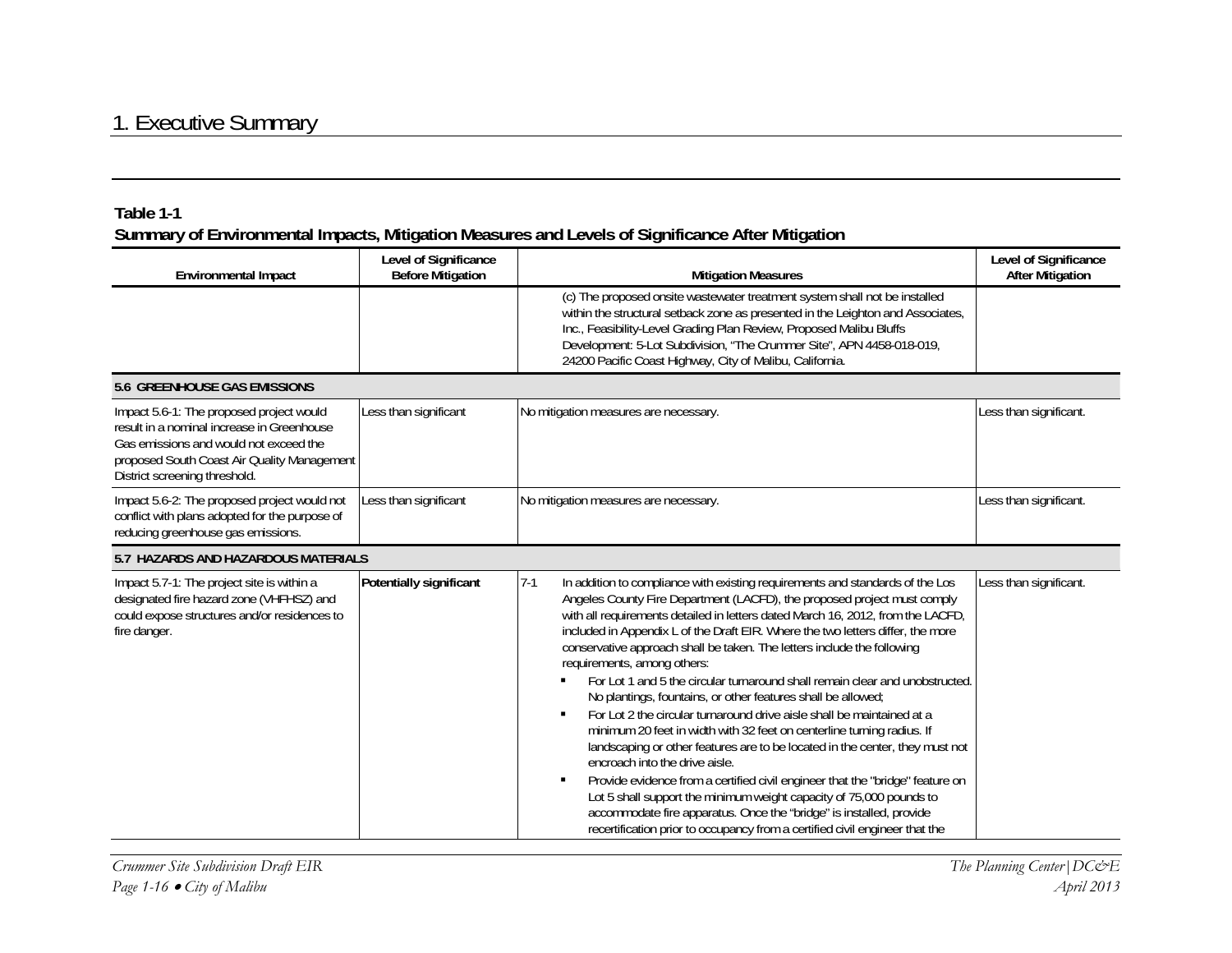| <b>Environmental Impact</b> | Level of Significance<br><b>Before Mitigation</b> | <b>Mitigation Measures</b>                                                                                                                                                                                                                                                                                                                                                                                                                                                                                                                                                                                                                                                                                                                                                                                                                                                                                                                                                                                                                                                                                                                                                                                                                                                                                                                                                                                                                                                                                                                                                                                                                                                                                                                                                                                                                                                                                                                                                                                                                                                                                                                                                                                                                                                                                                                                 | Level of Significance<br><b>After Mitigation</b> |
|-----------------------------|---------------------------------------------------|------------------------------------------------------------------------------------------------------------------------------------------------------------------------------------------------------------------------------------------------------------------------------------------------------------------------------------------------------------------------------------------------------------------------------------------------------------------------------------------------------------------------------------------------------------------------------------------------------------------------------------------------------------------------------------------------------------------------------------------------------------------------------------------------------------------------------------------------------------------------------------------------------------------------------------------------------------------------------------------------------------------------------------------------------------------------------------------------------------------------------------------------------------------------------------------------------------------------------------------------------------------------------------------------------------------------------------------------------------------------------------------------------------------------------------------------------------------------------------------------------------------------------------------------------------------------------------------------------------------------------------------------------------------------------------------------------------------------------------------------------------------------------------------------------------------------------------------------------------------------------------------------------------------------------------------------------------------------------------------------------------------------------------------------------------------------------------------------------------------------------------------------------------------------------------------------------------------------------------------------------------------------------------------------------------------------------------------------------------|--------------------------------------------------|
|                             |                                                   | "bridge" will support a minimum of 75,000 pounds. The width of 15 feet<br>shall be maintained clear and unobstructed for the "bridge" portion of the<br>fire department access.<br>Emergency access for firefighter pedestrian use shall be extended to all<br>exterior walls of all proposed structures within the subdivision. Additional<br>walking access shall be reviewed and approved by Fire Prevention<br>Engineering prior to building permit issuance.<br>Department access shall be extended to within 150 feet distance of any<br>$\blacksquare$<br>exterior portion of all structures.<br>Access shall comply with Section 503 of the Fire Code, which requires all-<br>٠<br>weather access. All-weather access may require paving.<br>Where driveways extend farther than 150 feet and are of single-access<br>$\blacksquare$<br>design, turnarounds suitable for fire protection equipment use shall be<br>provided and shown on the final map. Turnarounds shall be designed,<br>constructed, and maintained to ensure their integrity for fire department<br>use. Where topography dictates, turnarounds shall be provided for<br>driveways that extend over 150 feet in length.<br>Private driveways shall be indicated on the final map as "Private Driveway<br>and Fire Lane," with the widths clearly depicted, and shall be maintained in<br>accordance with the Fire Code. All required fire hydrants shall be installed,<br>tested, and accepted prior to construction.<br>Vehicular access must be provided and maintained serviceable throughout<br>$\blacksquare$<br>construction to all required fire hydrants. All required fire hydrants shall be<br>installed, tested, and accepted prior to construction.<br>Prior to occupancy, provide street signs and building access numbers as<br>$\blacksquare$<br>approved by the Fire Department or City.<br>Provide water mains, fire hydrants, and fire flows as required by the County<br>$\blacksquare$<br>of Los Angeles Fire Department for all land shown on map which shall be<br>recorded.<br>The required fire flow for public fire hydrants at this location is 1,375 gallons<br>per minute at 20 psi for a duration of 2 hours, over and above maximum<br>daily domestic demand. Hydrant(s) flowing simultaneously may be used to<br>achieve the required fire flow. |                                                  |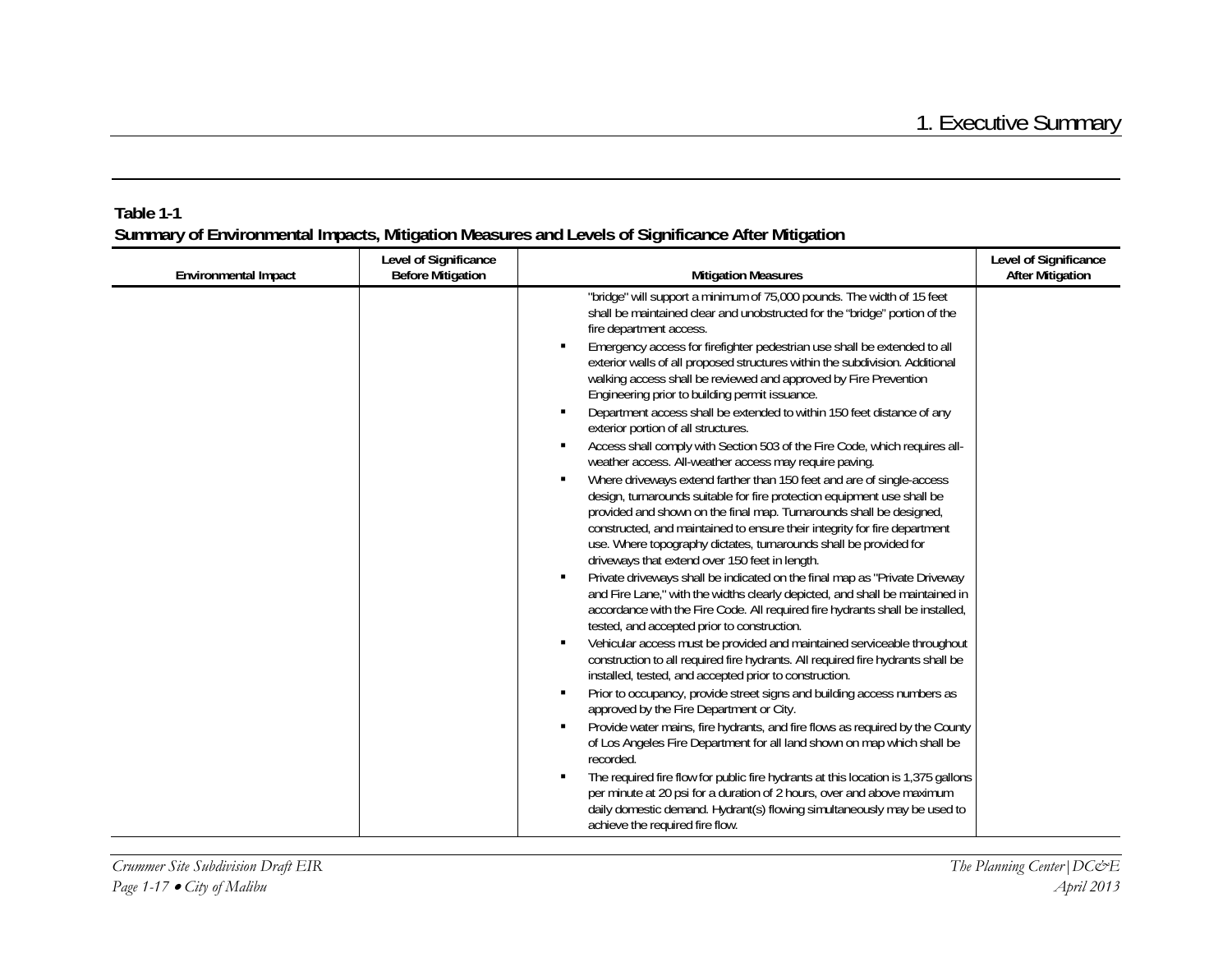| <b>Environmental Impact</b> | Level of Significance<br><b>Before Mitigation</b> | <b>Mitigation Measures</b>                                                                                                                                                                                                                                                                                                                                                                                                                                                                                                                                                                                                                                                                                                                                                                                                                                                                                                                                                                                                                                                                                                                                                                                                                                                                                                                                                                                                                                                                                                                                                                            | Level of Significance<br><b>After Mitigation</b> |
|-----------------------------|---------------------------------------------------|-------------------------------------------------------------------------------------------------------------------------------------------------------------------------------------------------------------------------------------------------------------------------------------------------------------------------------------------------------------------------------------------------------------------------------------------------------------------------------------------------------------------------------------------------------------------------------------------------------------------------------------------------------------------------------------------------------------------------------------------------------------------------------------------------------------------------------------------------------------------------------------------------------------------------------------------------------------------------------------------------------------------------------------------------------------------------------------------------------------------------------------------------------------------------------------------------------------------------------------------------------------------------------------------------------------------------------------------------------------------------------------------------------------------------------------------------------------------------------------------------------------------------------------------------------------------------------------------------------|--------------------------------------------------|
|                             |                                                   | Three private fire hydrants shall be installed onsite. The required fire flow<br>٠<br>for private onsite hydrants is 1,375 gallons per minute at 20 psi.<br>The required fire hydrants shall be installed, tested, and accepted or<br>bonded for prior to Final Map approval.<br>Vehicular access must be provided and maintained serviceable throughout<br>٠<br>construction:<br>Additional water system requirements will be required when this land is<br>٠<br>further subdivided and/or during the building permit process.<br>Per the County of Los Angeles Water Works 29, the Fire Flow Availability<br>٠<br>form dated March 30, 2012, indicates adequate flow from the existing public<br>fire hydrant on Winter Mesa Drive. All required fire hydrants shall measure<br>6 inches x 4 inches x 2-1/2 inches, brass or bronze, conforming to current<br>AWWA standard C503 or approved equal and meet the required fire flow<br>requirements (1,375 gallons per minute at 20 psi).<br>The proposed project shall comply with all recommendations contained in the fire<br>$7-2$<br>protection plan and in the fuel modification plan prepared for the proposed<br>project. Compliance with the fire protection plan and fuel modification plan would<br>reduce the vulnerability of the proposed structures and the project site to<br>wildland fires. The recommendations would minimize the likelihood of ember<br>(firebrand) penetration or direct flame impingement, ensure that fire sprinklers<br>and fire alarms are installed in the proposed residences, that the infrastructure of |                                                  |
|                             |                                                   | the site and surrounding area allow emergency personnel and vehicles to access<br>the proposed project, and that the project site is landscaped in such a way that<br>the proposed residences are not immediately adjacent to significant amounts of<br>vegetation that could fuel wildfires.                                                                                                                                                                                                                                                                                                                                                                                                                                                                                                                                                                                                                                                                                                                                                                                                                                                                                                                                                                                                                                                                                                                                                                                                                                                                                                         |                                                  |
|                             |                                                   | $7-3$<br>The covenants, conditions, and restrictions for the proposed residences shall<br>require the regular maintenance of the vegetation on the project site to ensure<br>compliance with the fuel modification plan.                                                                                                                                                                                                                                                                                                                                                                                                                                                                                                                                                                                                                                                                                                                                                                                                                                                                                                                                                                                                                                                                                                                                                                                                                                                                                                                                                                              |                                                  |
|                             |                                                   | $7-4$<br>The applicant shall participate in an appropriate financing mechanism, such as a<br>developer fee or an in-kind consideration in lieu of developer fees, to provide<br>funds for fire protection facilities that are required by residential development in<br>an amount proportional to the demand created by this project. Currently, the<br>developer fee is a set amount per square foot of building space, adjusted                                                                                                                                                                                                                                                                                                                                                                                                                                                                                                                                                                                                                                                                                                                                                                                                                                                                                                                                                                                                                                                                                                                                                                     |                                                  |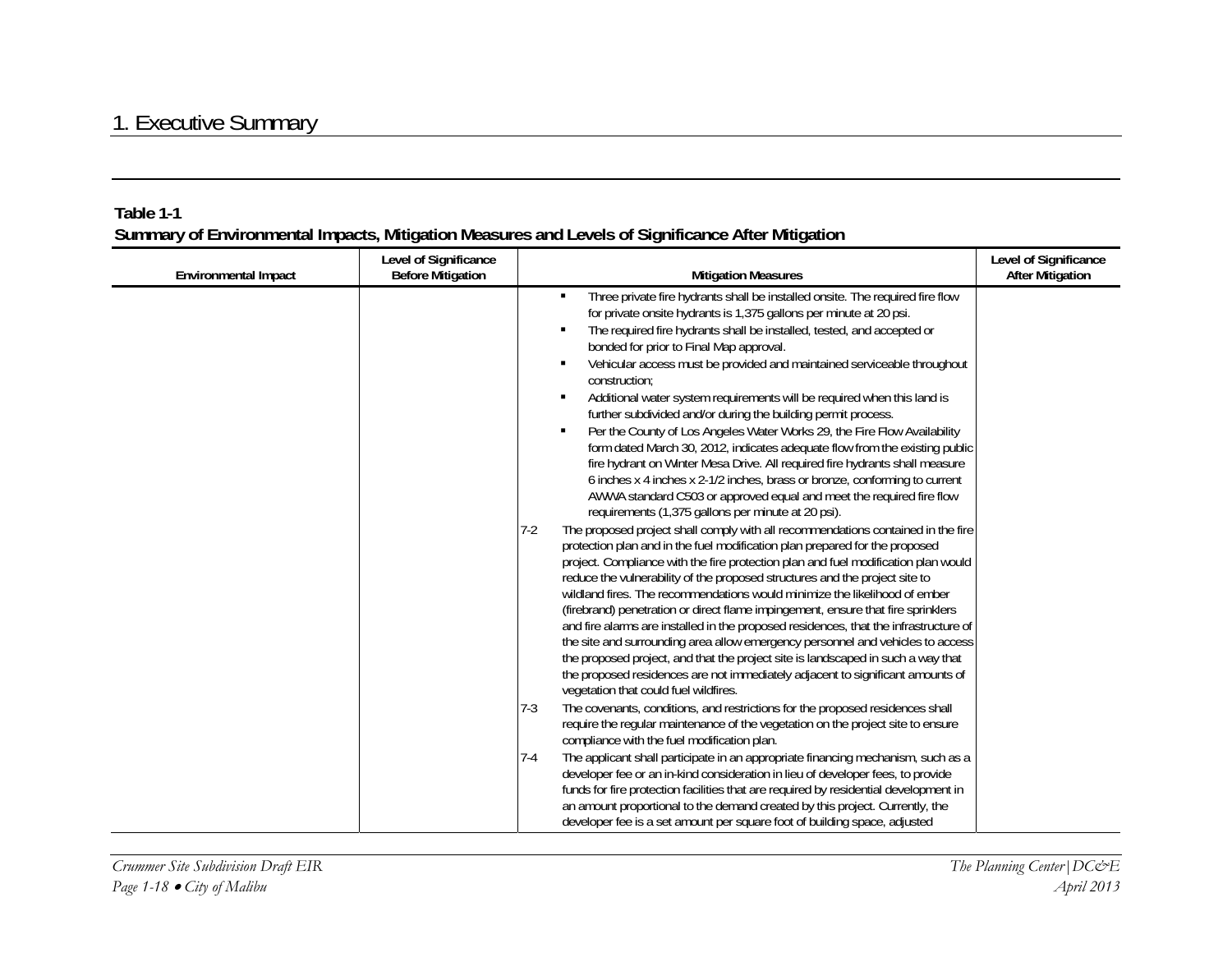| <b>Environmental Impact</b>                                                                                                                                                                                                  | Level of Significance<br><b>Before Mitigation</b> | <b>Mitigation Measures</b>                                                                                                                                                                                                                                                                                                                                                                                                                                                                                                                                                                                                                                                                      | Level of Significance<br><b>After Mitigation</b> |  |  |
|------------------------------------------------------------------------------------------------------------------------------------------------------------------------------------------------------------------------------|---------------------------------------------------|-------------------------------------------------------------------------------------------------------------------------------------------------------------------------------------------------------------------------------------------------------------------------------------------------------------------------------------------------------------------------------------------------------------------------------------------------------------------------------------------------------------------------------------------------------------------------------------------------------------------------------------------------------------------------------------------------|--------------------------------------------------|--|--|
|                                                                                                                                                                                                                              |                                                   | annually, and is due and payable at the time a building permit is issued. In the<br>event that the developer fee is no longer in effect at the time of building permit<br>issuance, alternative mitigation measures may be required.                                                                                                                                                                                                                                                                                                                                                                                                                                                            |                                                  |  |  |
| 5.8 HYDROLOGY AND WATER QUALITY                                                                                                                                                                                              |                                                   |                                                                                                                                                                                                                                                                                                                                                                                                                                                                                                                                                                                                                                                                                                 |                                                  |  |  |
| Impact 5.8-1: The proposed project would not<br>violate any water quality standards or waste<br>discharge requirements, provide substantial<br>additional sources of polluted runoff, or<br>otherwise degrade water quality. | Less than significant                             | No mitigation measures are necessary.                                                                                                                                                                                                                                                                                                                                                                                                                                                                                                                                                                                                                                                           | Less than significant.                           |  |  |
| Impact 5.8-2: Development of the proposed<br>project would alter the existing drainage pattern<br>of the site and result in erosion or siltation and<br>flooding.                                                            | Potentially significant                           | $8 - 1$<br>The project shall include the construction and proper maintenance of onsite<br>stormwater detention tanks underneath each residential lot and the private<br>street to mitigate potential flooding and erosion impacts to downstream areas.<br>The detention tanks shall be sized according to the City of Malibu's required<br>detention volume for new residential development. In addition, the project<br>shall comply with all site-design, source-control, and treatment-control best<br>management practices outlined in the project's stormwater management plan,<br>including design to reduce potential flooding and to reduce the potential for<br>erosion and siltation. | Less than significant.                           |  |  |
| Impact 5.8-3: The site would not substantially<br>deplete groundwater supplies or interfere<br>substantially with groundwater recharge.                                                                                      | Less than significant                             | No mitigation measures are necessary.                                                                                                                                                                                                                                                                                                                                                                                                                                                                                                                                                                                                                                                           | Less than significant.                           |  |  |
| 5.9 LAND USE AND PLANNING                                                                                                                                                                                                    |                                                   |                                                                                                                                                                                                                                                                                                                                                                                                                                                                                                                                                                                                                                                                                                 |                                                  |  |  |
| Impact 5.9-1: Project Implementation would not<br>conflict with applicable plans adopted for the<br>purpose of avoiding or mitigating an<br>environmental effect.                                                            | Less than significant                             | No mitigation measures are necessary.                                                                                                                                                                                                                                                                                                                                                                                                                                                                                                                                                                                                                                                           | Less than significant.                           |  |  |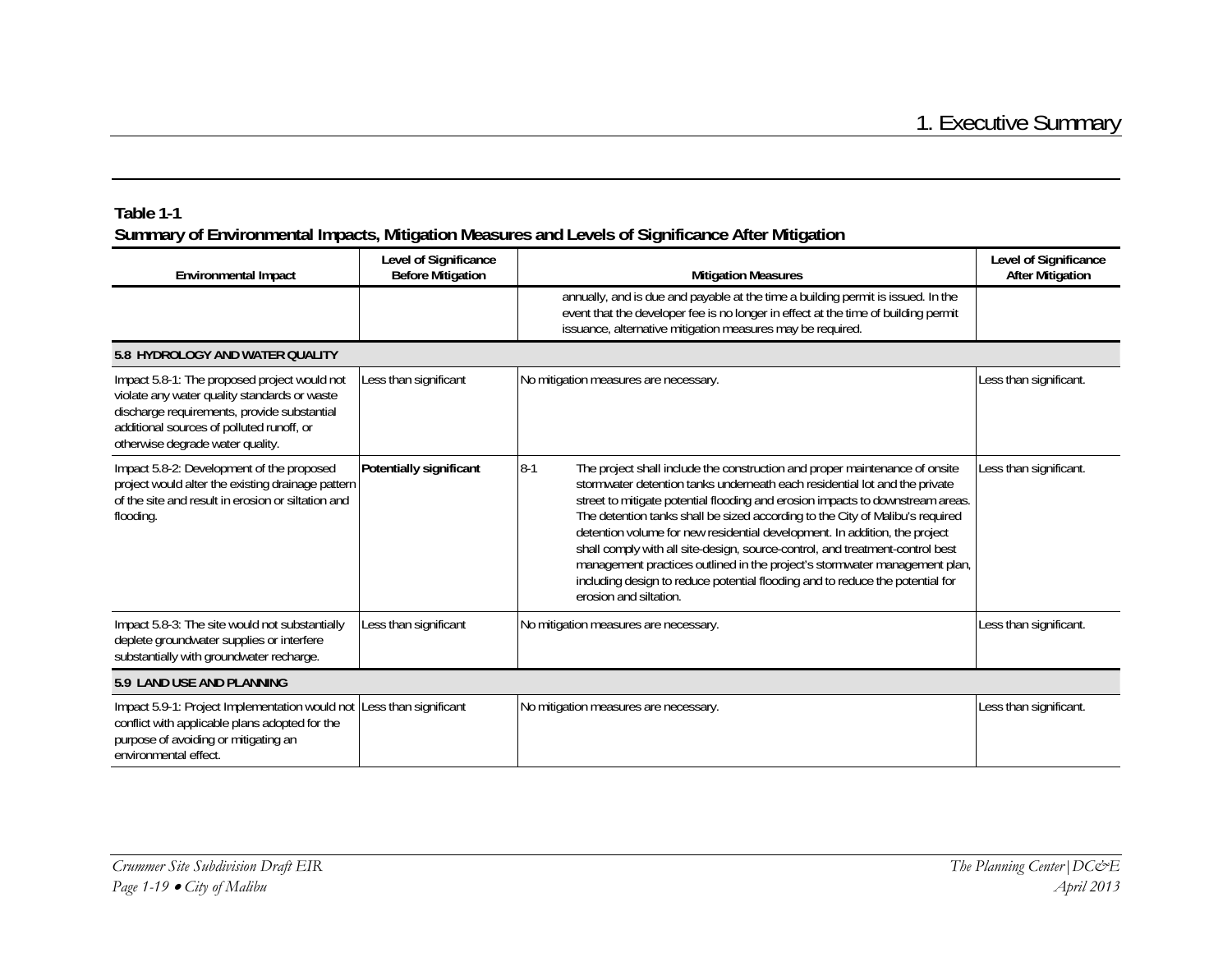#### **Table 1-1**

| <b>Environmental Impact</b>                                                                                                                                                                                              | Level of Significance<br><b>Before Mitigation</b> | <b>Mitigation Measures</b>            | Level of Significance<br><b>After Mitigation</b> |  |  |
|--------------------------------------------------------------------------------------------------------------------------------------------------------------------------------------------------------------------------|---------------------------------------------------|---------------------------------------|--------------------------------------------------|--|--|
| <b>5.10 NOISE</b>                                                                                                                                                                                                        |                                                   |                                       |                                                  |  |  |
| Impact 5.10-1: The proposed project would not<br>result in a substantial permanent increase to<br>the ambient noise environment.                                                                                         | Less than significant                             | No mitigation measures are necessary. | Less than significant.                           |  |  |
| Impact 5.10-2: The proposed project would not Less than significant<br>result in significant exterior noise impacts that<br>would exceed the land use compatibility criteria<br>(for either exterior or interior noise). |                                                   | No mitigation measures are necessary. | Less than significant.                           |  |  |
| Impact 5.10-3: Neither construction nor<br>operation of the proposed project would result<br>in significant vibration impacts.                                                                                           | Less than significant                             | No mitigation measures are necessary. | Less than significant.                           |  |  |
| Impact 5.10-4: Construction of the proposed<br>project would not result in substantial short-<br>term noise increases at noise-sensitive<br>receptors.                                                                   | Less than significant                             | No mitigation measures are necessary. | Less than significant.                           |  |  |
| Impact 5.10-5: The proposed project would not Less than significant<br>cause people residing or working in the area to<br>be exposed to excessive noise levels from<br>public airports or private airstrips              |                                                   | No mitigation measures are necessary. | Less than significant.                           |  |  |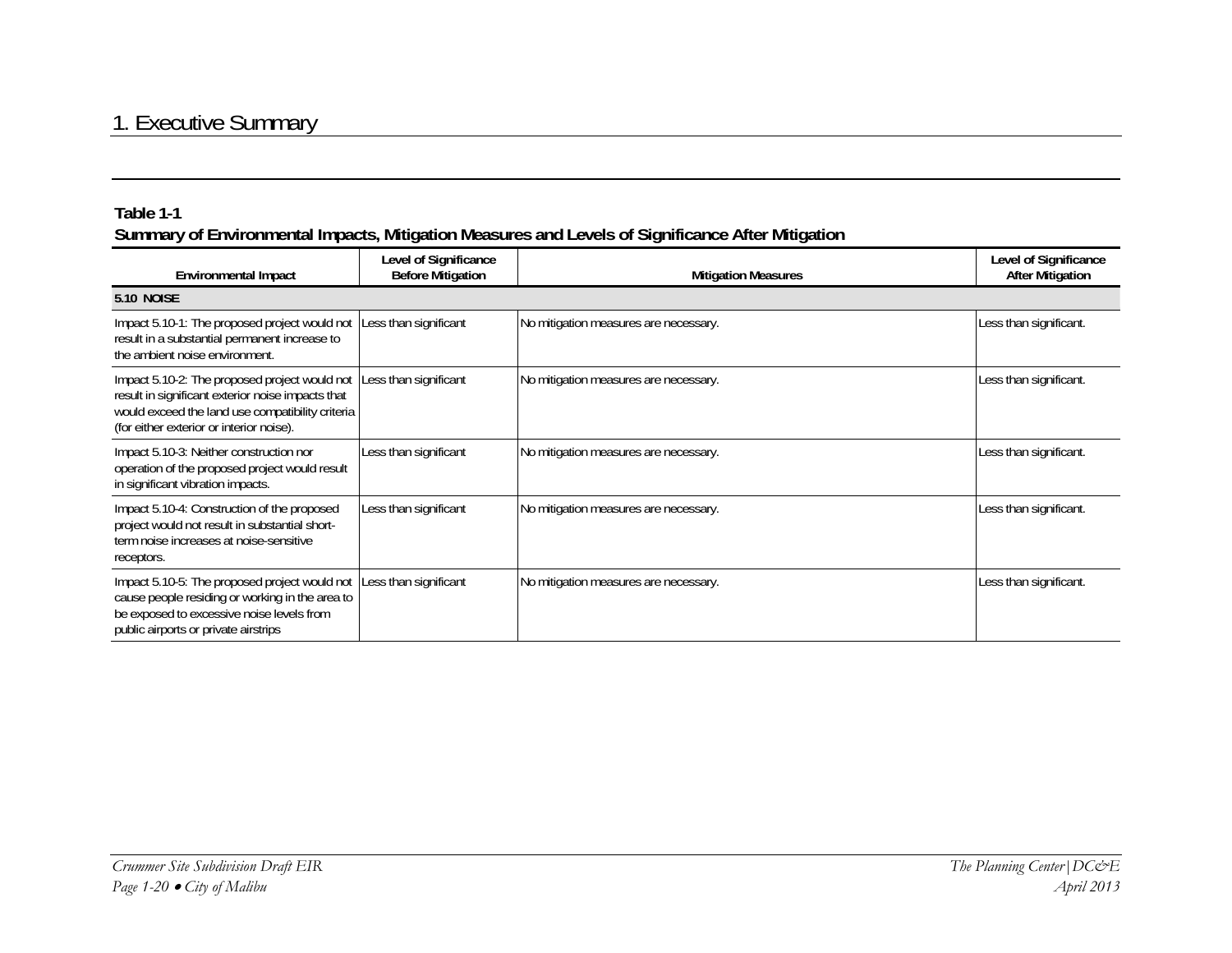| <b>Environmental Impact</b>                                                                                                                                                                                                               | Level of Significance<br><b>Before Mitigation</b> | <b>Mitigation Measures</b>                                                                                                                                                                                                                                                                                                                                                                                                                                                                                                                                                                                                                                                                                                                                                                                                                                                                                                                                                       | Level of Significance<br><b>After Mitigation</b>                                                                                                                                                                                                                               |  |  |  |
|-------------------------------------------------------------------------------------------------------------------------------------------------------------------------------------------------------------------------------------------|---------------------------------------------------|----------------------------------------------------------------------------------------------------------------------------------------------------------------------------------------------------------------------------------------------------------------------------------------------------------------------------------------------------------------------------------------------------------------------------------------------------------------------------------------------------------------------------------------------------------------------------------------------------------------------------------------------------------------------------------------------------------------------------------------------------------------------------------------------------------------------------------------------------------------------------------------------------------------------------------------------------------------------------------|--------------------------------------------------------------------------------------------------------------------------------------------------------------------------------------------------------------------------------------------------------------------------------|--|--|--|
| 5.11 TRANSPORTATION/TRAFFIC                                                                                                                                                                                                               |                                                   |                                                                                                                                                                                                                                                                                                                                                                                                                                                                                                                                                                                                                                                                                                                                                                                                                                                                                                                                                                                  |                                                                                                                                                                                                                                                                                |  |  |  |
| Impact 5.11-1: The proposed project with<br>baseball field option would result in a<br>substantial, cumulatively considerable,<br>increase in traffic in Opening Year 2017 and<br>Future Year 2030.                                       | Potentially significant                           | Prior to the recordation of the final map, the Project Applicant(s) shall<br>$11 - 1$<br>construct the following improvements at the intersection of Malibu Canyon<br>Road/PCH:<br>Re-stripe the existing southbound through plus left-turn lane on Malibu<br>Canyon Road (at its intersection with Pacific Coast Highway) to a<br>through plus left- and right-turn lane.<br>Either modify the existing traffic signal to remove the right-turn overlap<br>п<br>phase to a standard right-turn-on-red (RTOR) permissive phase<br>resulting in LOS E at 0.928 V/C OR;<br>Keep right turn overlap phase for existing #2 (outside) dedicated right-<br>٠<br>turn lane on Malibu Canyon Road (at its intersection with Pacific Coast<br>Highway) resulting in LOS E at 0.902 V/C.                                                                                                                                                                                                   | Less than significant.<br>However, since the<br>intersection of PCH and<br>Malibu Canyon<br>Road/Winter Mesa Road is<br>operated and maintained<br>by Caltrans, if Mitigation<br>Measure 11-1 is not<br>implemented, the impact<br>will remain Significant<br>and Unavoidable. |  |  |  |
| Impact 5.11-3: The proposed project would not<br>result in any traffic hazards.                                                                                                                                                           | Less than significant                             | No mitigation measures are necessary.                                                                                                                                                                                                                                                                                                                                                                                                                                                                                                                                                                                                                                                                                                                                                                                                                                                                                                                                            | Less than significant.                                                                                                                                                                                                                                                         |  |  |  |
| Impact 5.11-2: The proposed project would not<br>exceed a level of service standard established<br>by the county congestion management agency.                                                                                            | Less than significant                             | No mitigation measures are necessary.                                                                                                                                                                                                                                                                                                                                                                                                                                                                                                                                                                                                                                                                                                                                                                                                                                                                                                                                            | Less than significant.                                                                                                                                                                                                                                                         |  |  |  |
| Impact 5.11-4: The proposed recreational use<br>would increase the need for parking, which, in<br>combination with special events at Malibu<br>Bluffs Park, or times of peak park use, could<br>result in inadequate parking at the site. | Potentially significant                           | $11-2$<br>Prior to obtaining the last Building Permit for the recreational facilities, the City<br>Parks and Recreation Department shall prepare and implement a Parking<br>Management Plan that demonstrates that adequate onsite and/or offsite<br>parking shall be provided during special events and/or other times when it is<br>anticipated that Malibu Bluffs Park would operate at over-capacity conditions<br>relative to parking demand. The Parking Management Plan shall preclude the<br>use of the proposed baseball field when Malibu Bluffs Park would operate at<br>over-capacity conditions relative to parking demand. In addition, the Parking<br>Management Plan will require the City Parks and Recreation Department to<br>schedule baseball games with at least a half-hour to 45 minute interval<br>between games so that the parking demand of two consecutive games would<br>not overlap. To accommodate this longer interval between games, less than | Less than significant.                                                                                                                                                                                                                                                         |  |  |  |